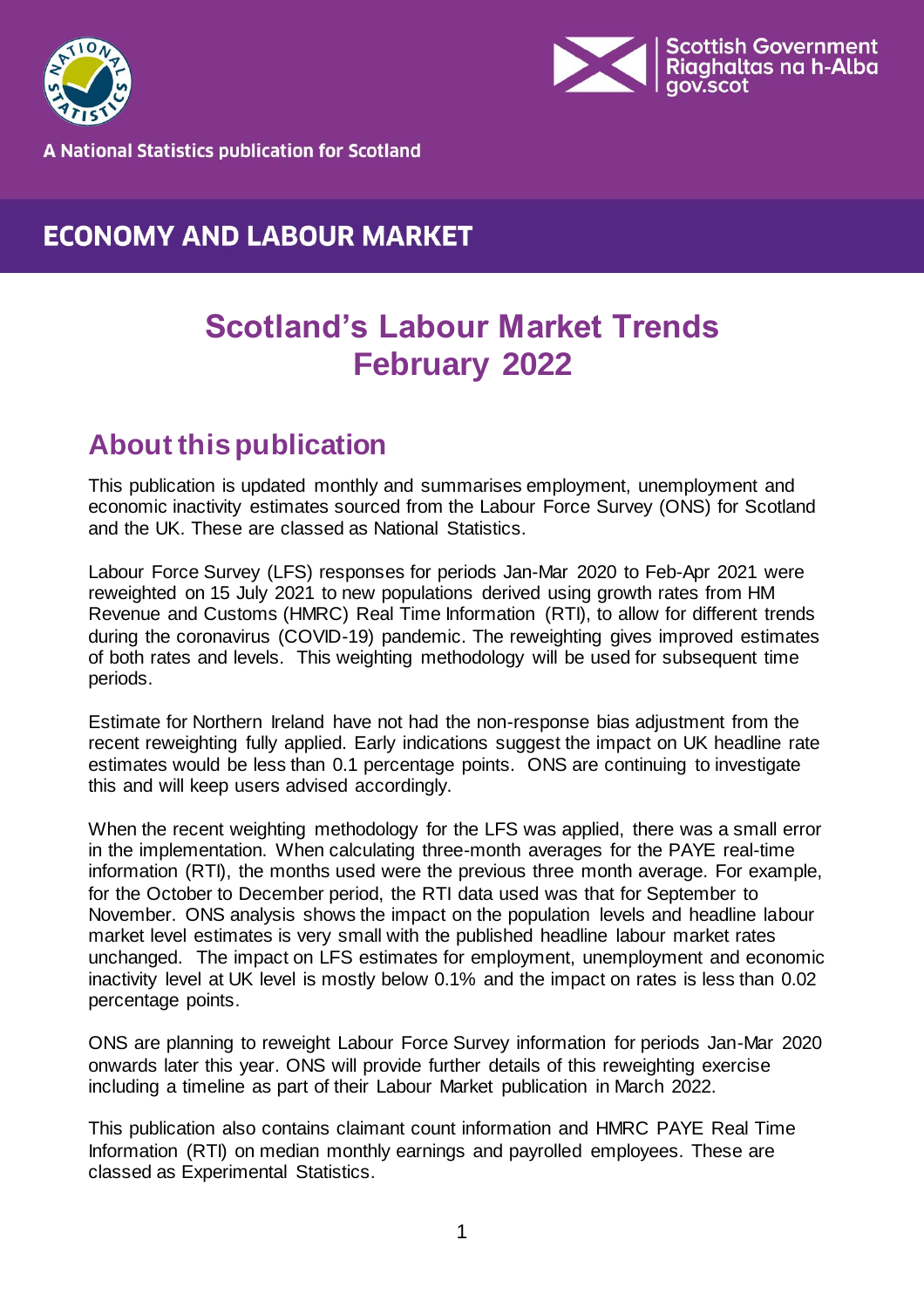This release follows the ONS monthly releases of [Regional Labour Market Statistics in the UK](https://www.ons.gov.uk/employmentandlabourmarket/peopleinwork/employmentandemployeetypes/bulletins/regionallabourmarket/previousReleases)  [Earnings and employment from Pay As You Earn Real Time Information, UK: February](https://www.ons.gov.uk/employmentandlabourmarket/peopleinwork/earningsandworkinghours/bulletins/earningsandemploymentfrompayasyouearnrealtimeinformationuk/previousReleases) [2022](https://www.ons.gov.uk/employmentandlabourmarket/peopleinwork/earningsandworkinghours/bulletins/earningsandemploymentfrompayasyouearnrealtimeinformationuk/previousReleases)

#### *Source of data*

The information included in this publication are from three separate sources covering the time periods shown in Figure 1.

#### **Figure 1: Labour market data source reference periods**

| Labour Force Survey                                                | October to December 2021 |     |                  |                 |
|--------------------------------------------------------------------|--------------------------|-----|------------------|-----------------|
| PAYE RTI (HMRC)<br>- employee counts<br>- median monthly pay       |                          |     | 1 to 31 December |                 |
| Early PAYE RTI (HMRC)<br>- employee counts<br>- median monthly pay |                          |     |                  | 1 to 31 January |
| <b>Claimant Count</b>                                              |                          |     |                  | 13th January    |
|                                                                    | Oct                      | Nov | Dec              | Jan             |

#### **Comparisons over time**

Comparisons with the latest data over the year have been retained in some parts of the commentary in the publication. However, comparisons with the last data reference point prior to the pandemic have also been provided i.e. employment, unemployment and inactivity rates from the Labour Force Survey are compared with December 2019 to February 2020, HMRC payrolled employee estimates and median monthly earnings are compared with February 2020 and DWP claimant count level and rates are compared with March 2020, to reflect changes in the labour market following the pandemic.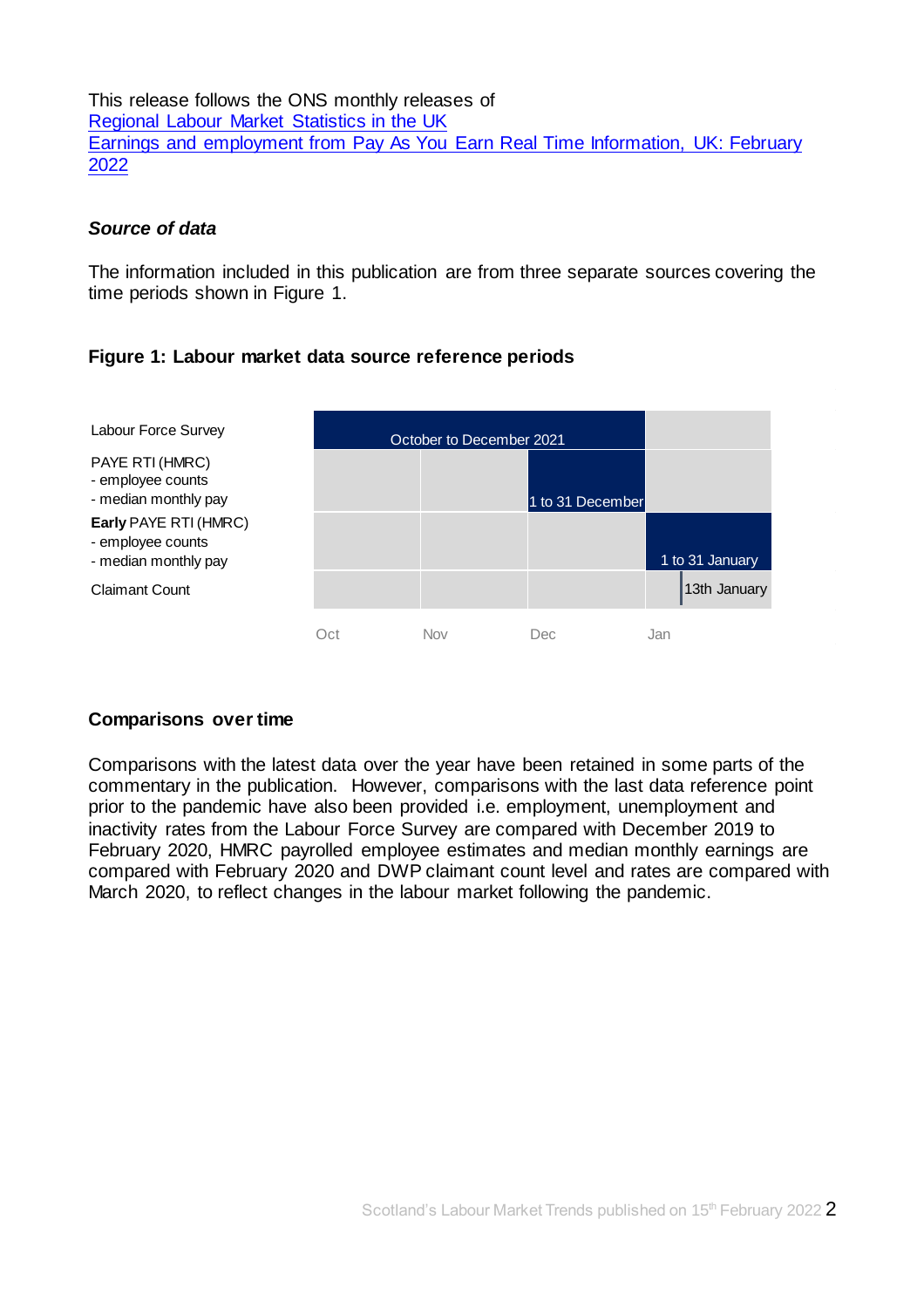## <span id="page-2-0"></span>**Contents**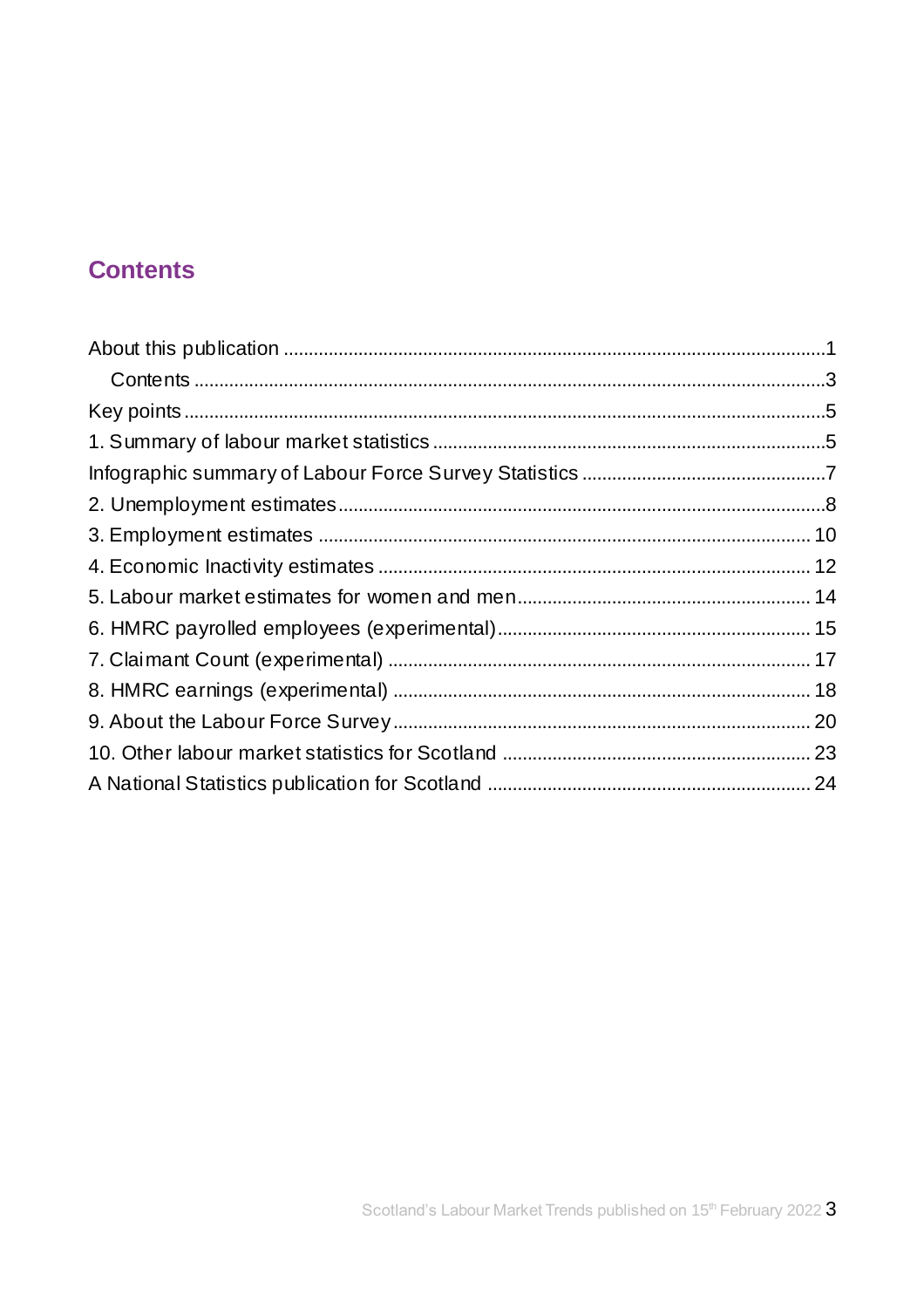

### **NATIONAL STATISTICS STATUS**

National Statistics status means that our statistics meet the highest standards of trustworthiness, quality and public value and it is our responibility to maintain compliance with these standards.

These statistics were reviewed, as part of a [compliance check,](https://www.statisticsauthority.gov.uk/correspondence/devolved-labour-market-compliance-check/) against the Code of [Practice](https://www.statisticsauthority.gov.uk/code-of-practice/) in March 2020 and therefore continue to be designated National Statistics.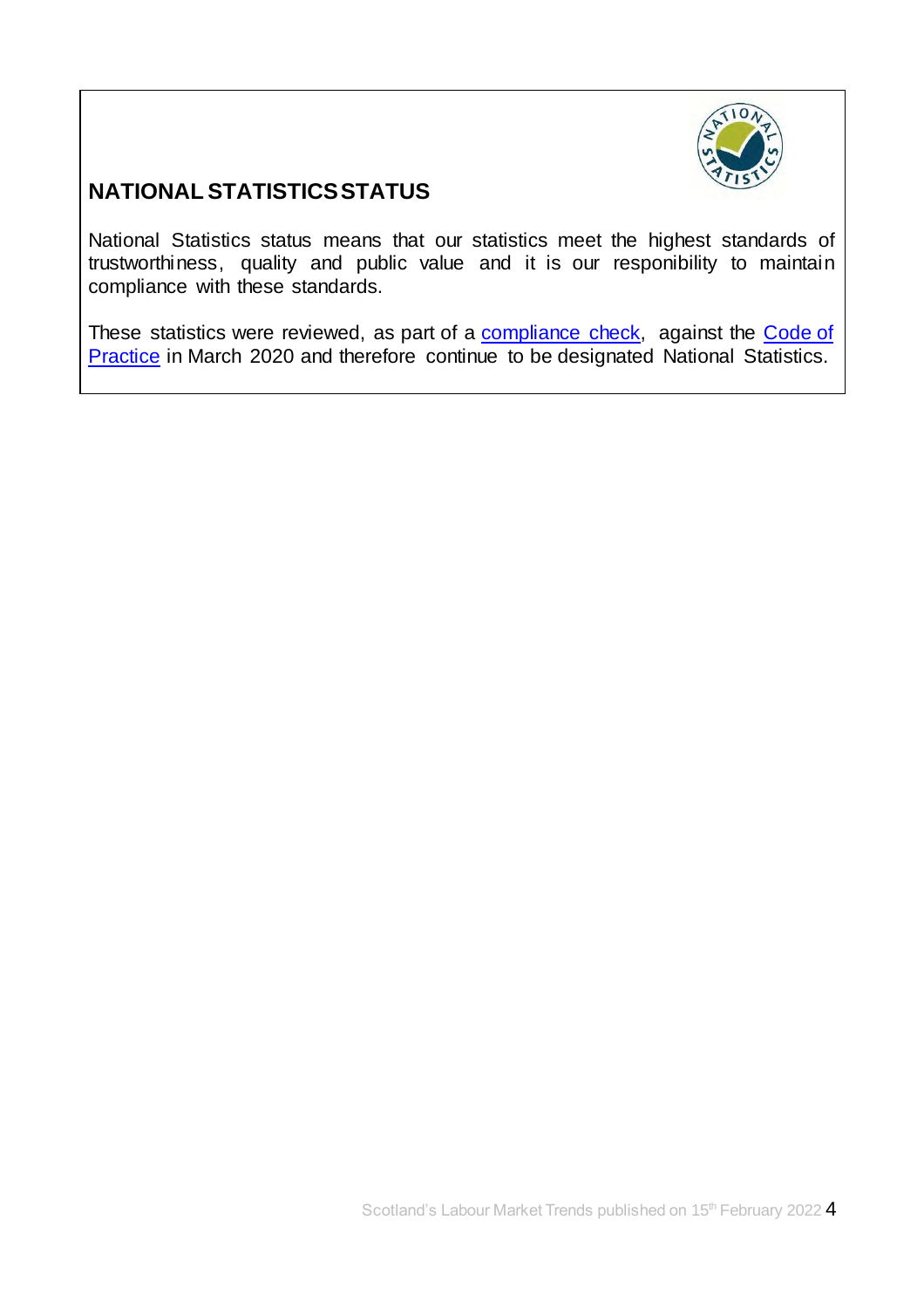# <span id="page-4-0"></span>**Key points**

Labour Force Survey estimates are presented for the 3 months to December 2021, compared with the quarter before (July to September 2021) and pre-pandemic (December 2019 to February 2020). Please note percentage point changes are based on unrounded data.

**Furloughed employees -** Employees who were furloughed between April 2020 and the end of September 2021 will be classed as employed but temporarily away from work in the Labour Force Survey and also included in payrolled employee estimates from HMRC (see page 21 for further details).

- The latest Labour Force Survey (LFS) estimates for October to December 2021 indicate that over the quarter, the unemployment rate stayed the same while the employment rate decreased and economic inactivity rate increased.
- The estimated unemployment rate (16+) in Scotland was 4.1 per cent, up 0.3 percentage points since December 2019 to February 2020 (pre-pandemic) and stayed the same over the quarter. Scotland's unemployment rate was the same as the UK rate of 4.1 per cent.
- The estimated employment rate (the proportion of people aged 16-64 in work) in Scotland was 74.1 per cent, down 1.2 percentage points since December 2019 to February 2020 (pre-pandemic) and down 0.6 percentage points over the quarter. Scotland's employment rate was below the UK rate of 75.5 per cent.
- The estimated economic inactivity rate (the proportion of people aged 16 to 64 years who were not working and not seeking or available to work) in Scotland was 22.6 per cent, up 1.0 percentage point since December 2019 to February 2020 (pre-pandemic) and up 0.6 percentage points over the quarter. Scotland's economic inactivity rate was above the UK rate of 21.2 per cent.
- Early estimates for January 2022 from HMRC Pay As You Earn Real Time Information indicate that there were 2.40 million payrolled employees in Scotland, an increase of 0.6 per cent (14,000) compared with February 2020 (pre-pandemic). This compares with the UK where the number of payrolled employees has increased by 1.5 per cent over the same period.
- The experimental Claimant Count includes Jobseeker's Allowance Claimants and those claimants of Universal Credit who were claiming principally for the reason of being unemployed. In January 2022, there were 140,500 claimants in Scotland, a decrease of 3,600 (-2.5 per cent) over the month but still an increase of 27,500 (24.3 per cent) since March 2020 (pre-pandemic). The claimant count rate in January 2022 was 4.4 per cent, compared with 4.6 per cent for the UK as a whole.
- <span id="page-4-1"></span> Early estimates for January 2022 from HMRC Pay As You Earn Real Time Information indicate that median monthly pay for payrolled employees in Scotland was £2,096, an increase of 12.1 per cent compared with February 2020 (prepandemic). This is higher than the growth in median monthly pay for the UK over the same period (10.3 per cent).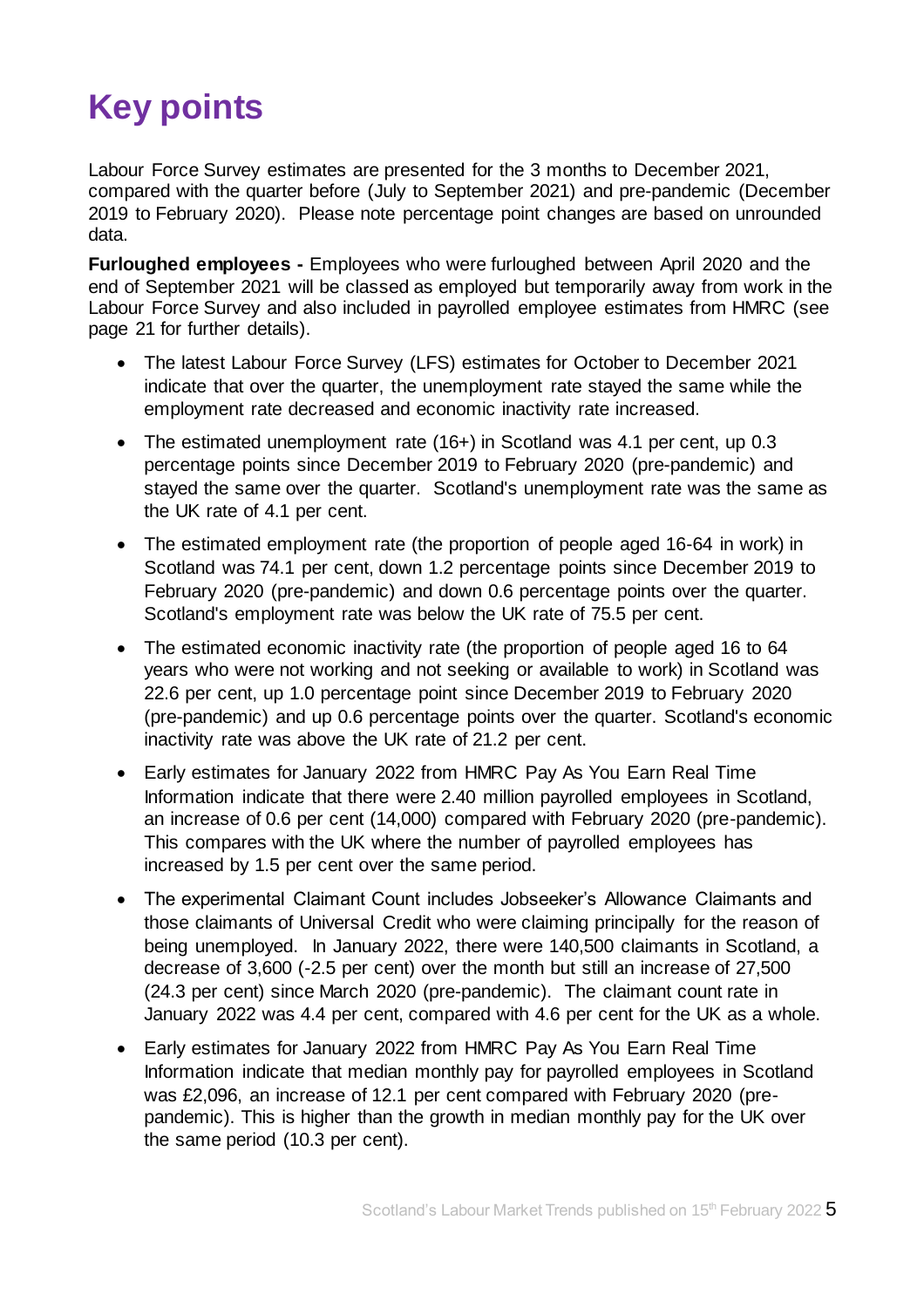# **1. Summary of labour market statistics**

Employment, unemployment and economic inactivity estimates are presented for the 3 months to December 2021, compared with the quarter before (July to September 2021) and compared with a year before (October to December 2020).

\_\_\_\_\_\_\_\_\_\_\_\_\_\_\_\_\_\_\_\_\_\_\_\_\_\_\_\_\_\_\_\_\_\_\_\_\_\_\_\_\_\_\_\_\_\_\_\_\_\_\_\_\_\_\_\_\_\_\_\_\_\_\_\_\_\_\_\_\_\_\_\_\_\_\_

Information are obtained from a sample survey and are therefore subject to some error.

|                                  | Percentage point |             |                      |             | Level (000's)     |             |                |                       |  |                      |                    |                                           |
|----------------------------------|------------------|-------------|----------------------|-------------|-------------------|-------------|----------------|-----------------------|--|----------------------|--------------------|-------------------------------------------|
|                                  | Rate<br>(%)      | СI          | Change<br>on quarter | СI          | Change<br>on year | CI          | Level<br>(000) | СI                    |  | Change on<br>quarter | СI                 | Change<br>on year                         |
| Employment <sup>1</sup>          |                  |             |                      |             |                   |             |                |                       |  |                      |                    |                                           |
| Scotland                         | 74.1             | $(\pm 1.8)$ | $-0.6$               | $(\pm 2.3)$ | 0.8               | $(\pm 2.6)$ | 2,646 $(\pm$   | - 60)                 |  |                      | $-16 (\pm 76)$     | 29                                        |
| UK                               | 75.5             | $(\pm 0.5)$ | 0.1                  | $(\pm 0.4)$ | 0.9               | $(\pm 0.6)$ |                | $32,485$ ( $\pm$ 197) |  |                      | $-38$ ( $\pm$ 166) | 337 $(\pm 269)$                           |
| Unemployment <sup>2</sup>        |                  |             |                      |             |                   |             |                |                       |  |                      |                    |                                           |
| Scotland                         | 4.1              | $(\pm 0.9)$ | 0.0                  | $(\pm 1.2)$ | $-0.5$            | $(\pm 1.3)$ | 112            | $(\pm 23)$            |  |                      | $-2$ ( $\pm$ 31)   | $-12$ ( $\pm$ 34)                         |
| UK                               | 4.1              | $(\pm 0.2)$ | $-0.2$               | $(\pm 0.3)$ | $-1.2$            | $(\pm 0.4)$ | 1,374          | $(\pm 82)$            |  |                      |                    | $-74$ ( $\pm 89$ )<br>$-396$ ( $\pm$ 124) |
| Economic Inactivity <sup>3</sup> |                  |             |                      |             |                   |             |                |                       |  |                      |                    |                                           |
| Scotland                         | 22.6             | $(\pm 1.7)$ | 0.6                  | $(\pm 2.1)$ | $-0.5$            | $(\pm 2.3)$ |                | 773 $(\pm 71)$        |  |                      | 21 ( $\pm$ 90)     | $-18$ ( $\pm$ 98)                         |
| UК                               | 21.2             | $(\pm 0.4)$ | 0.1                  | $(\pm 0.4)$ | 0.1               | $(\pm 0.6)$ |                | 8,764 $(\pm 175)$     |  |                      |                    | 36 $(\pm 240)$<br>31 $(\pm 149)$          |

#### **Table 1: Labour Market Statistics, Scotland and UK, October to December 2021**

Source: Labour Force Survey, seasonally adjusted, ONS

Note: Levels: 1,2: All persons aged 16+; 3: All persons aged 16-64. Rates: denominator: 1,3: all persons 16-64 years; 2. economically active 16+.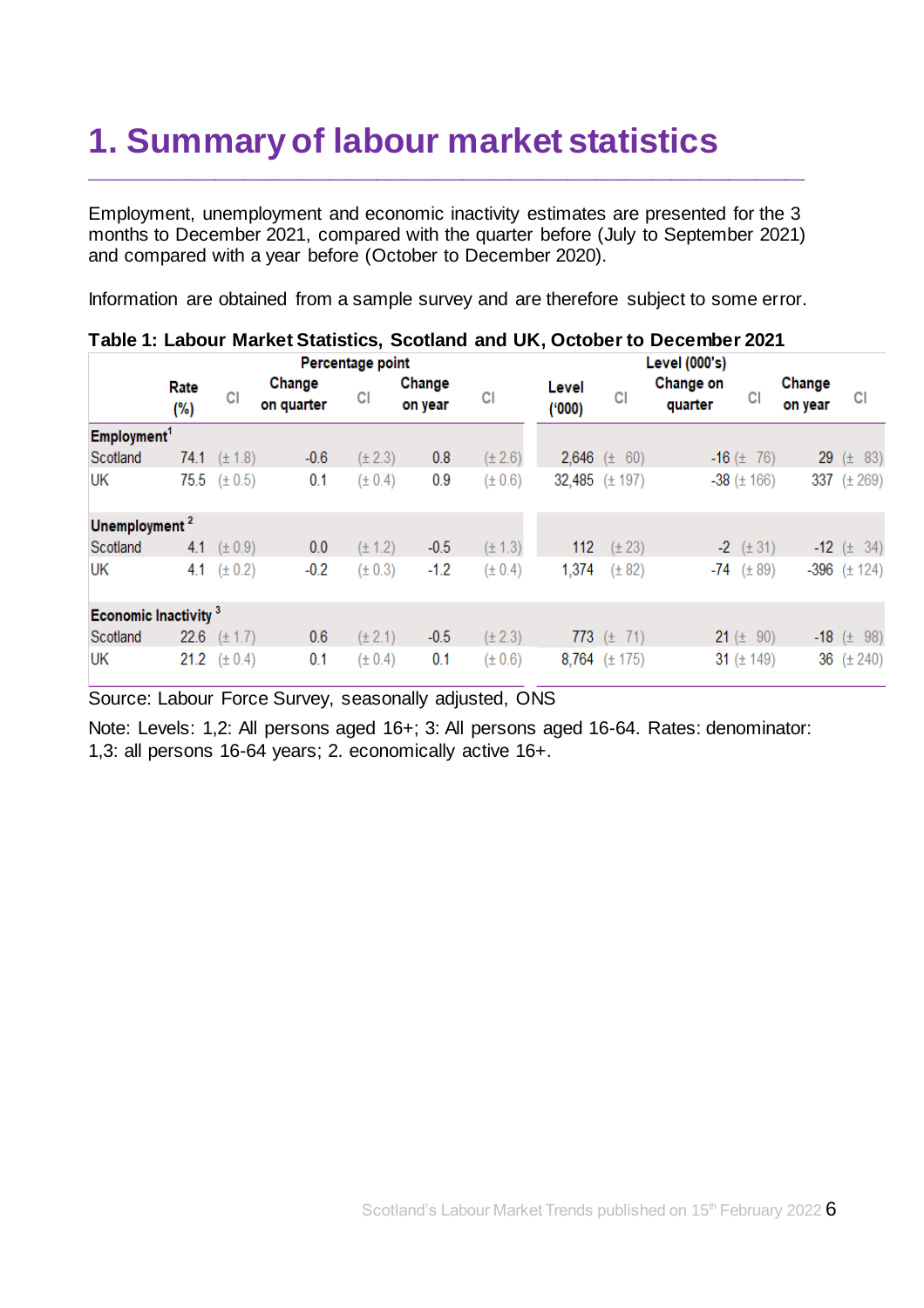#### Infographic summary of Labour Force Survey Statistics

## **October to December 2021**

<span id="page-6-0"></span>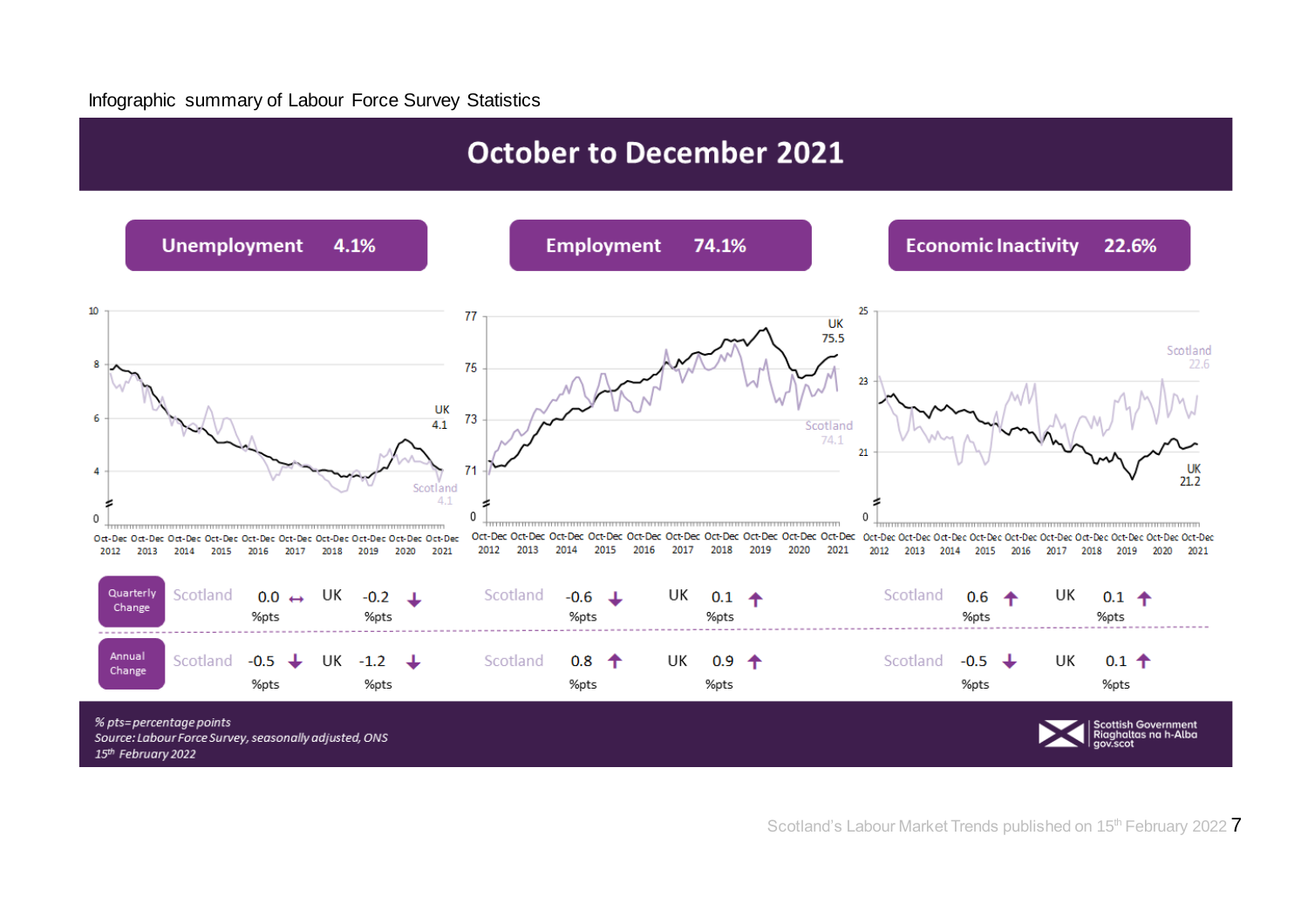# <span id="page-7-0"></span>**2. Unemployment estimates**

The estimated unemployment rate for people aged 16 years and over in Scotland was 4.1 per cent in October to December 2021. This is 0.3 percentage points up on December 2019 to February 2020 (pre-pandemic) and no change over the quarter.

\_\_\_\_\_\_\_\_\_\_\_\_\_\_\_\_\_\_\_\_\_\_\_\_\_\_\_\_\_\_\_\_\_\_\_\_\_\_\_\_\_\_\_\_\_\_\_\_\_\_\_\_\_\_\_\_\_\_\_\_\_\_\_\_\_\_\_\_\_\_\_\_\_\_\_

The estimated UK unemployment rate was 4.1 per cent in October to December 2021. This is 0.1 percentage points up on December 2019 to February 2020 (pre-pandemic) but 0.2 percentage points down on the quarter.



**Chart 1: Unemployment rate (16+ years), Scotland and UK**

Source: Labour Force Survey, seasonally adjusted, ONS

Compared with the UK countries, Scotland's unemployment rate was the 2nd highest.

The estimated unemployment rate for people aged 16 years and over in Scotland was 0.5 percentage points lower than the year before (October to December 2020), while the estimated UK unemployment rate was 1.2 percentage points lower than the year before.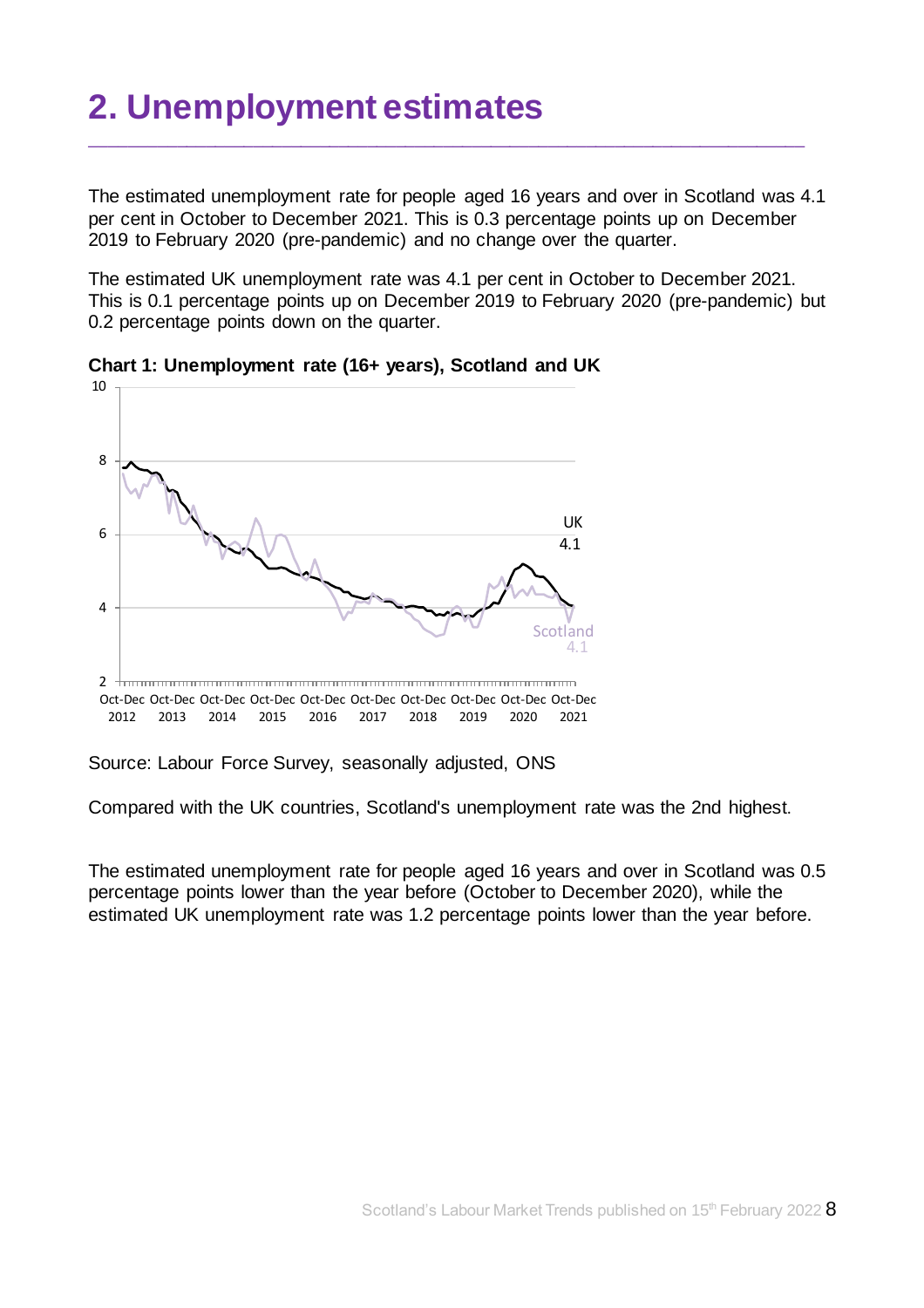

### **Chart 2: Unemployment Rate (16+ years), annual change: UK countries**

Source: Labour Force Survey, ONS Annual change shown in percentage points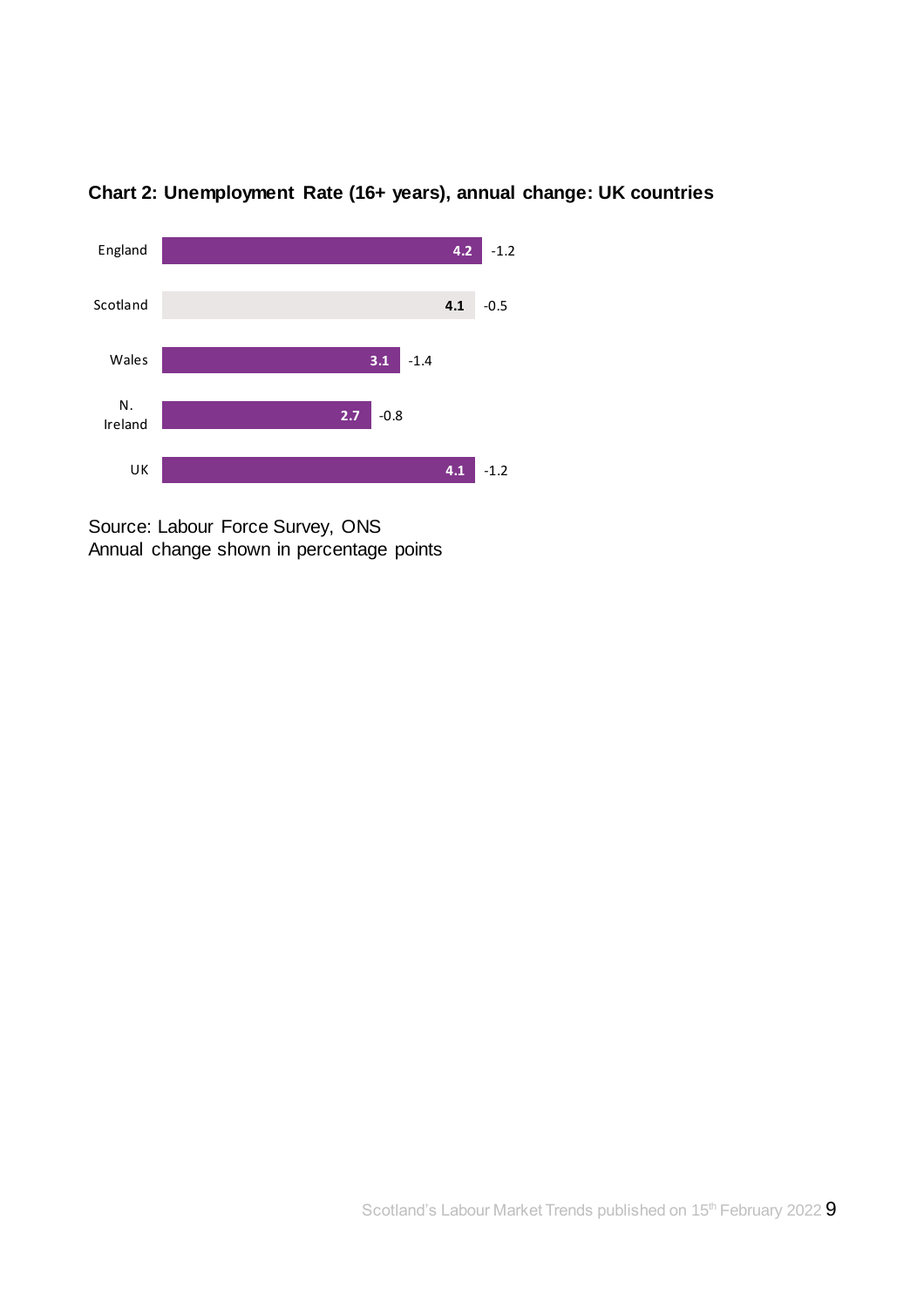# <span id="page-9-0"></span>**3. Employment estimates**

The estimated employment rate for people aged 16-64 years in Scotland was 74.1 per cent in October to December 2021. This is 1.2 percentage points down on December 2019 to February 2020 (pre-pandemic) and down 0.6 percentage points over the quarter.

\_\_\_\_\_\_\_\_\_\_\_\_\_\_\_\_\_\_\_\_\_\_\_\_\_\_\_\_\_\_\_\_\_\_\_\_\_\_\_\_\_\_\_\_\_\_\_\_\_\_\_\_\_\_\_\_\_\_\_\_\_\_\_\_\_\_\_\_\_\_\_\_\_\_\_

The estimated UK employment rate was 75.5 per cent in October to December 2021. This is 1.0 percentage point down on December 2019 to February 2020 (pre-pandemic) but 0.1 percentage points up on the quarter.





Compared with the UK countries, Scotland's employment rate was the 2nd lowest.

The estimated employment rate for people aged 16-64 years in Scotland was 0.8 percentage points higher than the year before (October to December 2020), while the estimated UK employment rate was 0.9 percentage points higher than the year before.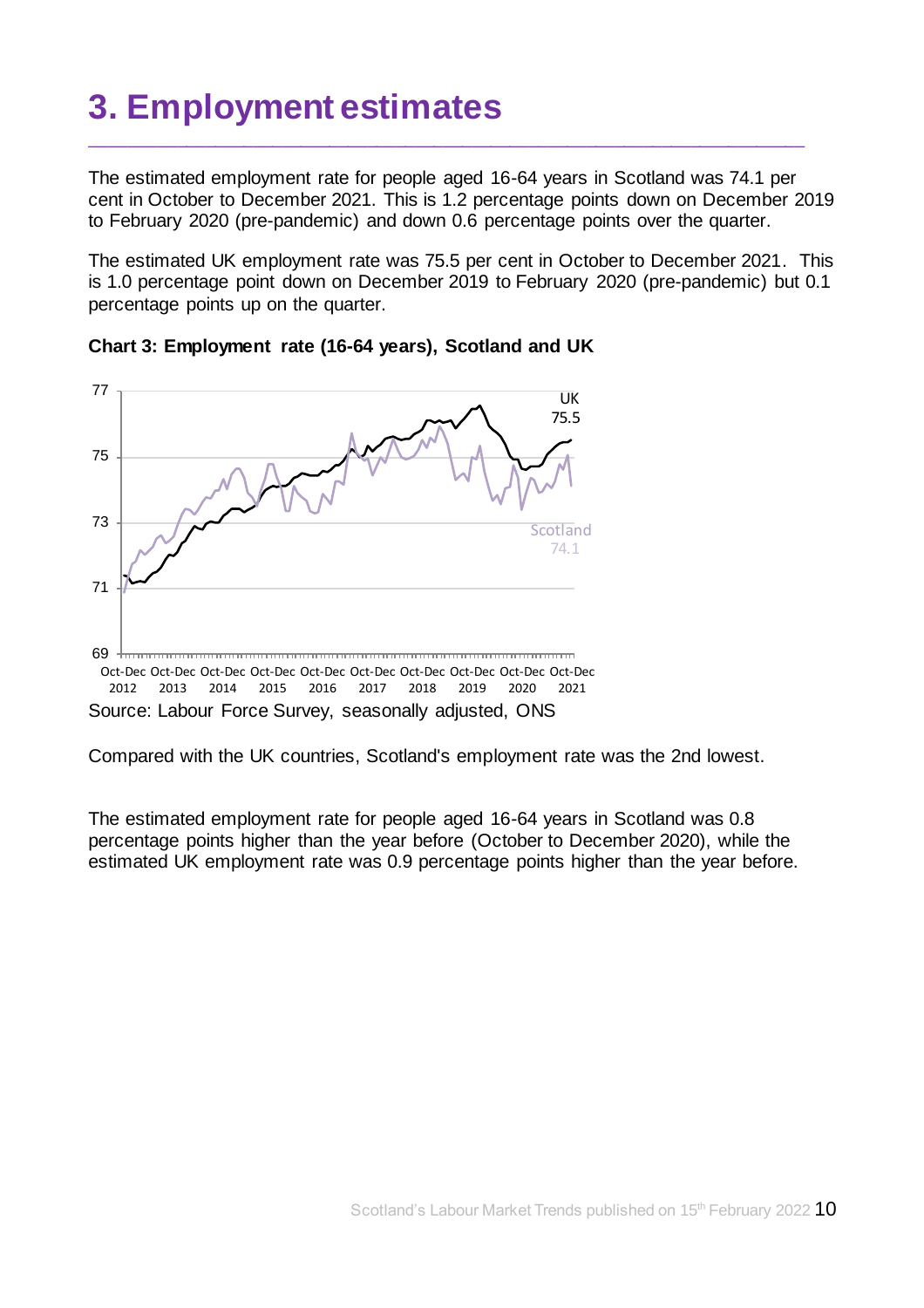

**Chart 4: Employment rate (16-64 years), annual change: UK countries**

Source: Labour Force Survey, ONS Annual change shown in percentage points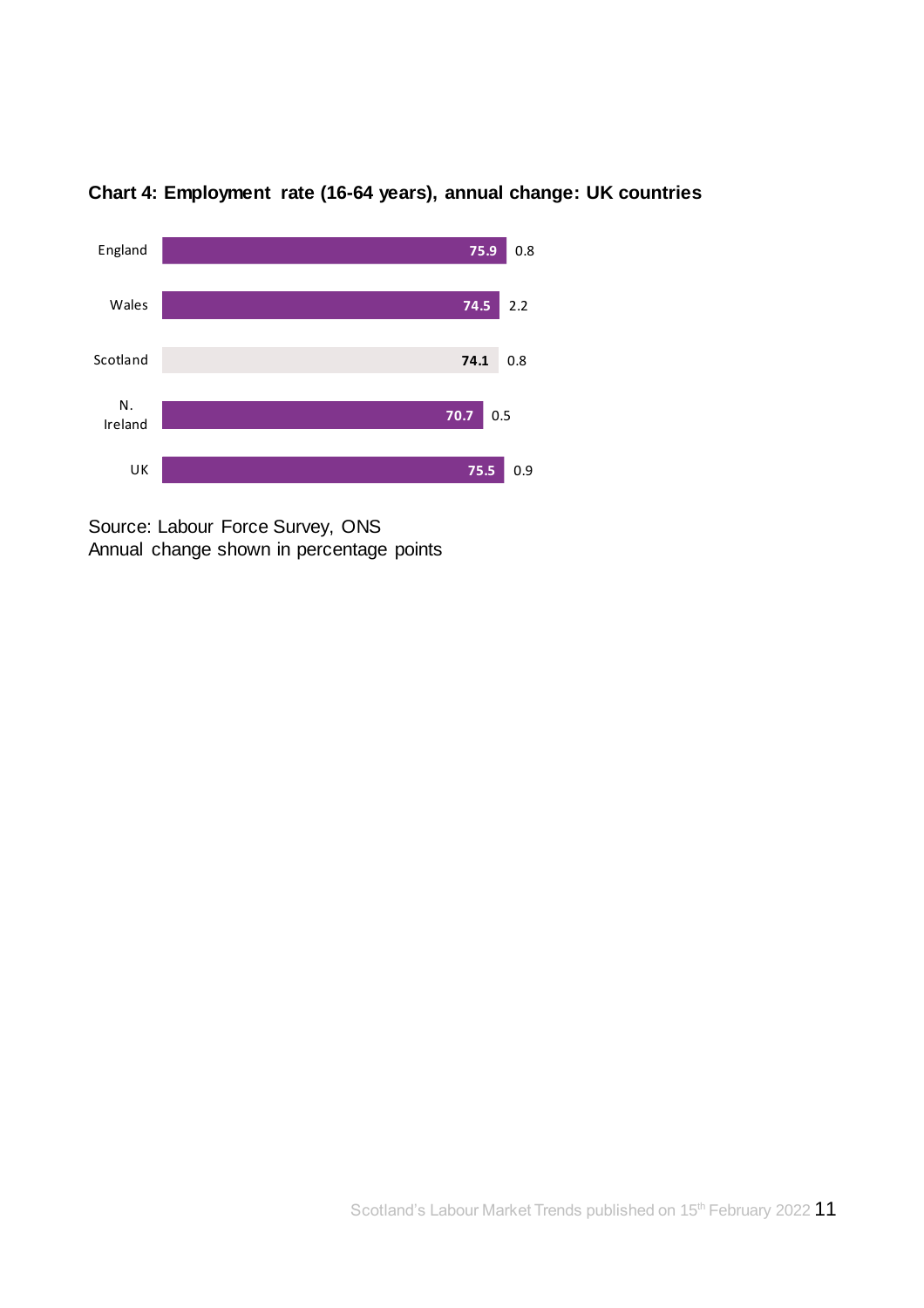# <span id="page-11-0"></span>**4. Economic Inactivity estimates**

The estimated economic inactivity rate for people aged 16-64 years in Scotland was 22.6 per cent in October to December 2021. This is 1.0 percentage point up on December 2019 to February 2020 (pre-pandemic) and up 0.6 percentage points over the quarter.

\_\_\_\_\_\_\_\_\_\_\_\_\_\_\_\_\_\_\_\_\_\_\_\_\_\_\_\_\_\_\_\_\_\_\_\_\_\_\_\_\_\_\_\_\_\_\_\_\_\_\_\_\_\_\_\_\_\_\_\_\_\_\_\_\_\_\_\_\_\_\_\_\_\_\_

The estimated UK economic inactivity rate was 21.2 per cent in October to December 2021. This is 1.0 percentage point up on December 2019 to February 2020 (prepandemic) and 0.1 percentage points up on the quarter.



**Chart 5: Economic Inactivity rate (16-64 years), Scotland and UK** 

Compared with the UK countries, Scotland's economic inactivity rate was the 2nd lowest.

The estimated economic inactivity rate for people aged 16-64 years in Scotland was 0.5 percentage points lower than the year before (October to December 2020), while the estimated UK economic inactivity rate was 0.1 percentage points higher than the year before.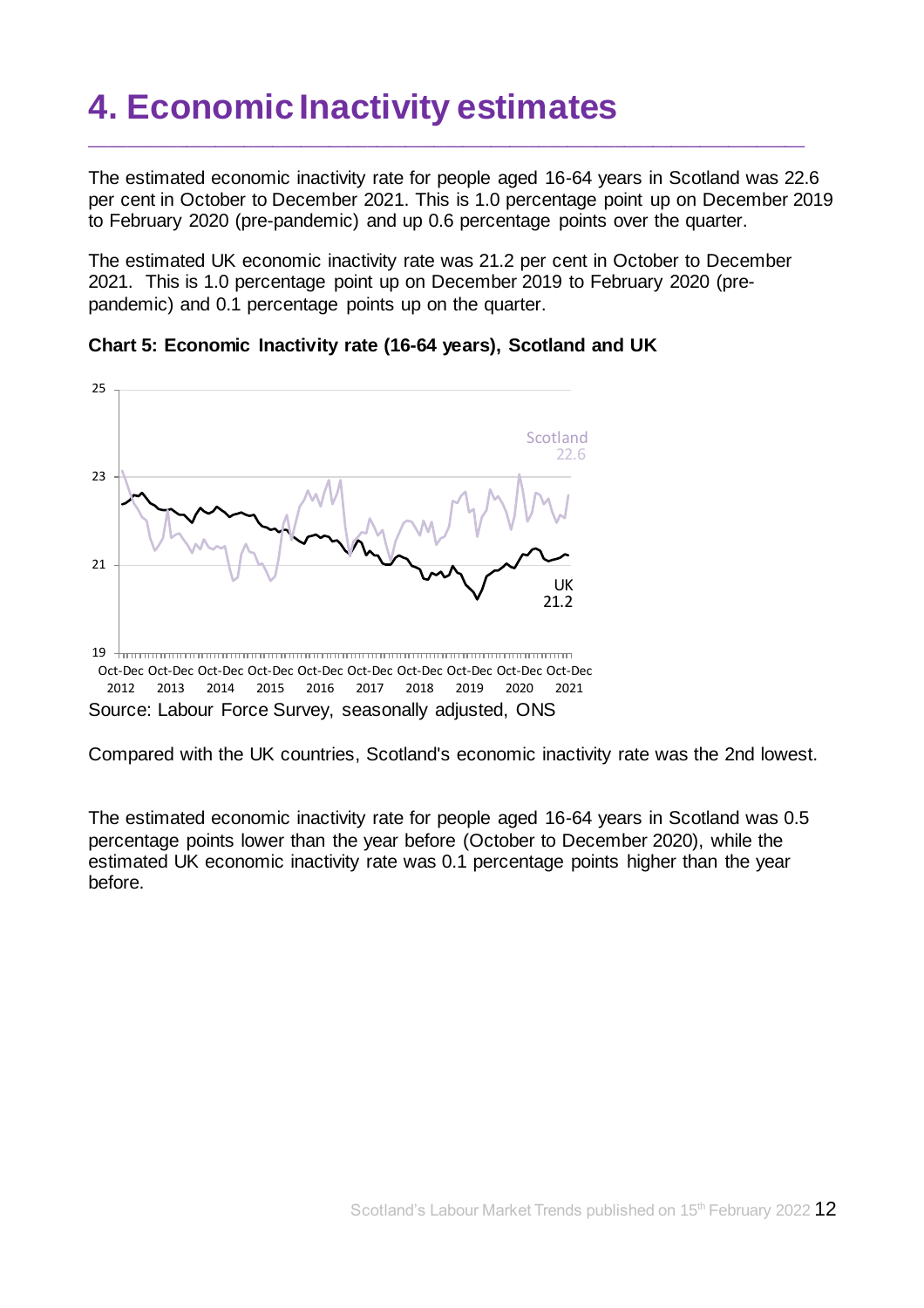

**Chart 6: Economic Inactivity rate (16-64 years), annual change: UK countries**

Source: Labour Force Survey, ONS Annual change shown in percentage points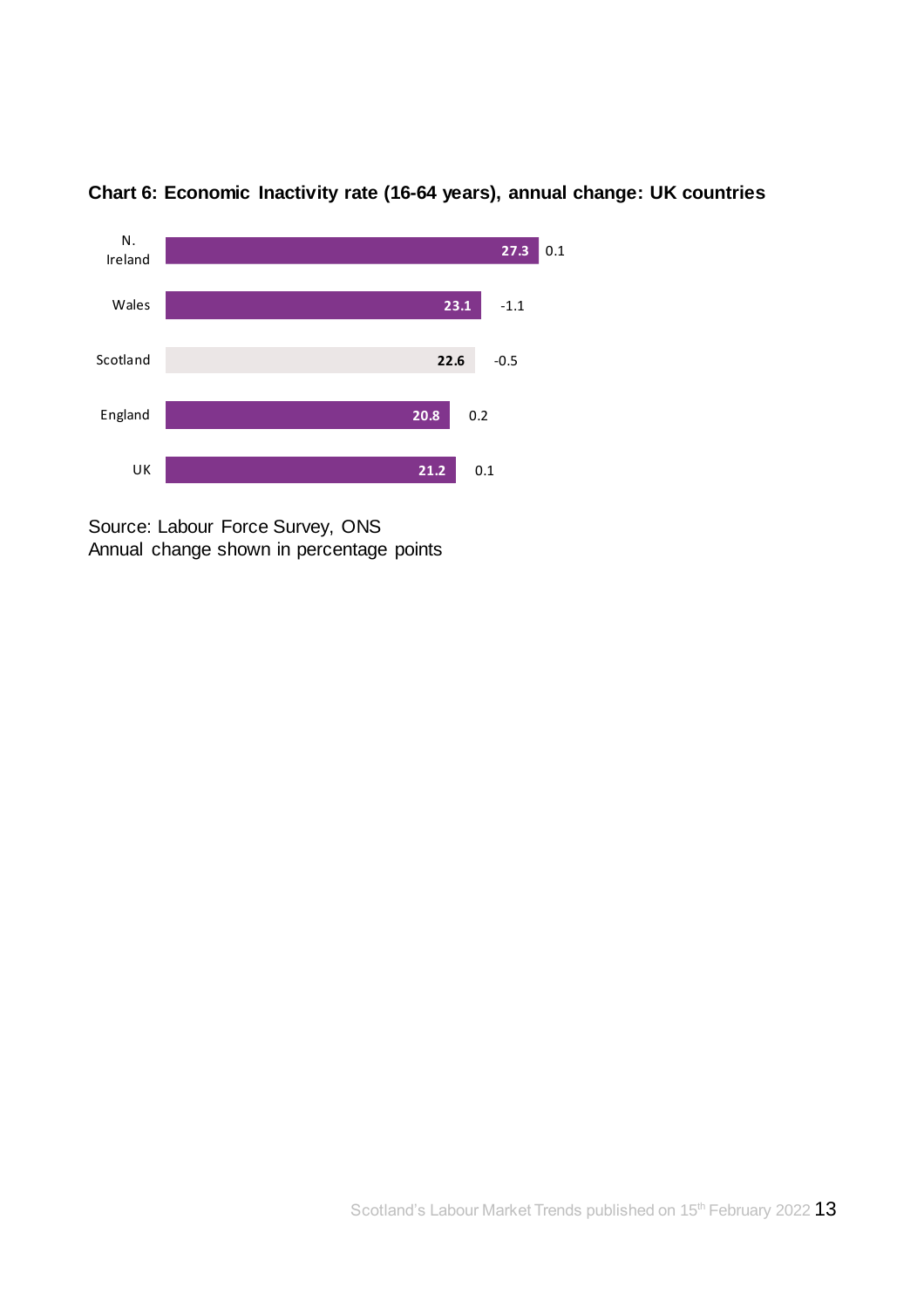## <span id="page-13-0"></span>**5. Labour market estimates for women and men**

\_\_\_\_\_\_\_\_\_\_\_\_\_\_\_\_\_\_\_\_\_\_\_\_\_\_\_\_\_\_\_\_\_\_\_\_\_\_\_\_\_\_\_\_\_\_\_\_\_\_\_\_\_\_\_\_\_\_\_\_\_\_\_\_\_\_\_\_\_\_\_\_\_\_\_

**Table 2: Labour Market Statistics for Women, Scotland and UK, October to December 2021**

|                           | <b>Rate (%)</b> | Change<br>on quarter | Percentage point<br>Change on<br>year | Level<br>(000) | Level (000's)<br>Change on Change on<br>quarter | year           |
|---------------------------|-----------------|----------------------|---------------------------------------|----------------|-------------------------------------------------|----------------|
| Employment <sup>1</sup>   |                 |                      |                                       |                |                                                 |                |
| Scotland                  | 72.2            | $-0.8$               | 0.3                                   | 1,307          | $-11$                                           | 5              |
| <b>UK</b>                 | 72.2            | 0.1                  | 0.8                                   | 15,515         | 2                                               | 153            |
| Unemployment <sup>2</sup> |                 |                      |                                       |                |                                                 |                |
| Scotland                  | 3.6             | 0.1                  | 0.1                                   | 49             | 1                                               | $\overline{2}$ |
| <b>UK</b>                 | 3.9             | $-0.2$               | $-1.1$                                | 635            | $-35$                                           | $-173$         |
| Inactivity <sup>3</sup>   |                 |                      |                                       |                |                                                 |                |
| Scotland                  | 25.0            | 0.8                  | $-0.5$                                | 437            | 13                                              | $-10$          |
| <b>UK</b>                 | 24.7            | 0.0                  | 0.1                                   | 5,129          | 8                                               | 7              |

Source: Labour Force Survey, seasonally adjusted, ONS

Note: Levels: 1,2: All women aged 16+; 3.: All women aged 16-64. Rates: denominator: 1,3: All women 16-64 years; 2. economically active 16+.

#### **Table 3: Labour Market Statistics for Men, Scotland and UK, October to December 2021**

|                           | Rate $(\%)$ | Change<br>on quarter | Percentage point<br>Change on<br>year | Level<br>(000) | <b>Level (000's)</b><br>Change on Change on<br>quarter | year   |
|---------------------------|-------------|----------------------|---------------------------------------|----------------|--------------------------------------------------------|--------|
| Employment <sup>1</sup>   |             |                      |                                       |                |                                                        |        |
| Scotland                  | 76.2        | $-0.5$               | 1.2                                   | 1,339          | -5                                                     | 23     |
| <b>UK</b>                 | 78.8        | 0.1                  | 0.9                                   | 16,970         | $-40$                                                  | 184    |
| Unemployment <sup>2</sup> |             |                      |                                       |                |                                                        |        |
| Scotland                  | 4.5         | $-0.1$               | $-1.0$                                | 63             | $-2$                                                   | $-14$  |
| <b>UK</b>                 | 4.2         | $-0.2$               | $-1.2$                                | 740            | $-39$                                                  | $-223$ |
| Inactivity <sup>3</sup>   |             |                      |                                       |                |                                                        |        |
| Scotland                  | 20.1        | 0.5                  | $-0.4$                                | 336            | 8                                                      | -8     |
| <b>UK</b>                 | 17.7        | 0.1                  | 0.1                                   | 3,635          | 23                                                     | 29     |

Source: Labour Force Survey, seasonally adjusted, ONS

Note: Levels: 1,2: All men aged 16+; 3: All men aged 16-64. Rates: Denominator: 1,3: All men 16- 64 years; 2. economically active 16+.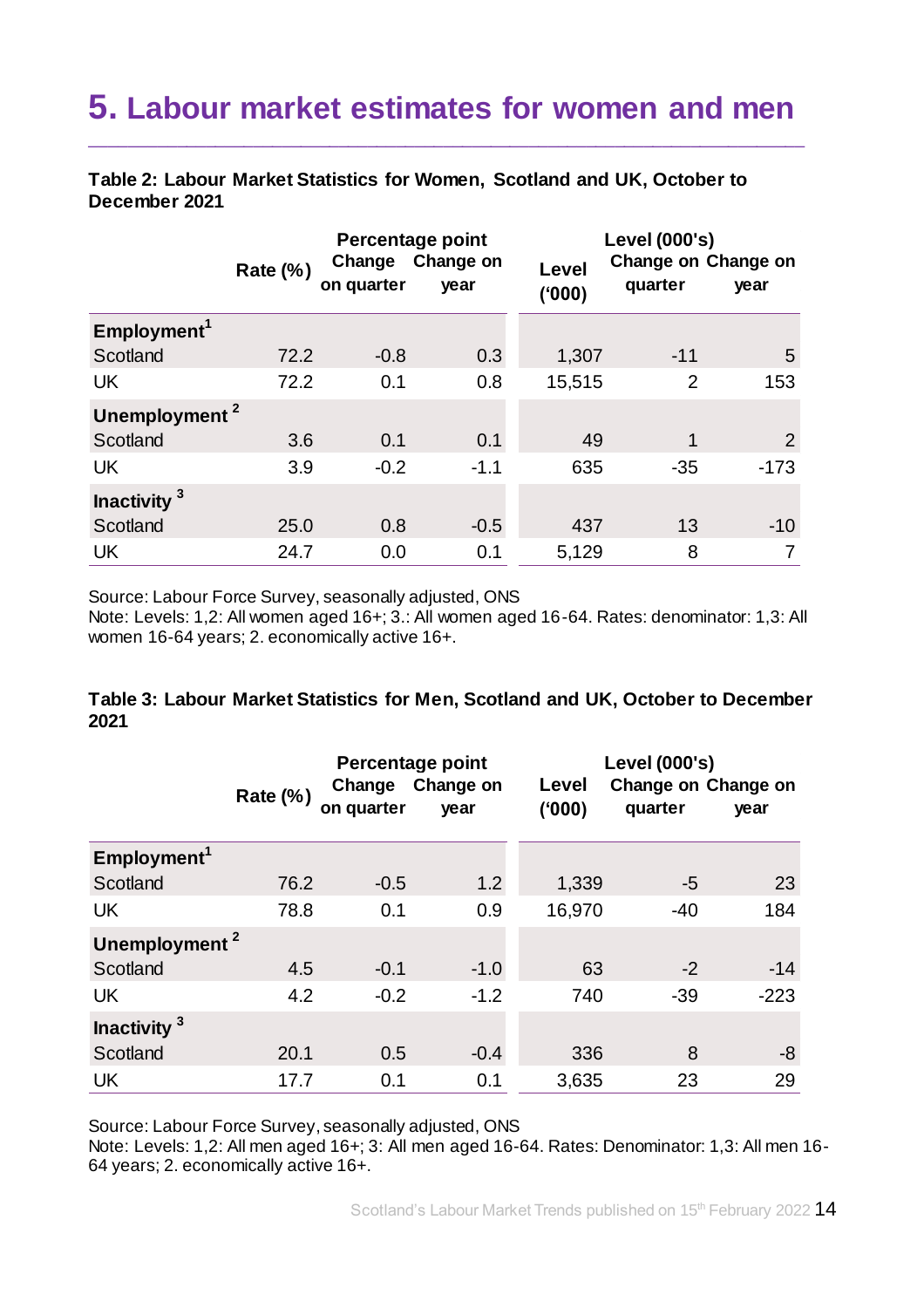# <span id="page-14-0"></span>**6. HMRC payrolled employees (experimental)**

\_\_\_\_\_\_\_\_\_\_\_\_\_\_\_\_\_\_\_\_\_\_\_\_\_\_\_\_\_\_\_\_\_\_\_\_\_\_\_\_\_\_\_\_\_\_\_\_\_\_\_\_\_\_\_\_\_\_\_\_\_\_\_\_\_\_\_\_\_\_\_\_\_\_\_\_\_

This information is based on experimental seasonally adjusted monthly estimates of paid employees and their pay from HM Revenue and Customs' (HMRC's) Pay As You Earn (PAYE) Real Time Information (RTI) data.

Pay As You Earn Real Time Information shows that there were 2.40 million payrolled employees in Scotland in December 2021.

Compared with the same period the year before, the number of payrolled employees in Scotland increased by 4.2 per cent (96,000). This compares with a rise of 4.5 per cent for the UK over the same period. These have been revised down from the early estimates of 4.6 per cent (106,000) for Scotland and 4.8 per cent for the UK, reported in the previous [publication.](https://www.gov.scot/publications/labour-market-trends-january-2022/)

The latest early payrolled employee estimates for January 2022 indicate that there were 2.40 million payrolled employees in Scotland. Compared with the same month the year before, the number of payrolled employees had risen by 4.1 per cent (94,000). This compares with a rise of 4.8 per cent for the UK over the same period.

In November 2020, the lowest point following the start of the pandemic, there were 84,000 fewer payrolled employees in Scotland than prior to the pandemic (February 2020). However the estimated number of payrolled employees has been increasing since November 2020 and is now above the pre-coronavirus level.

The estimated number of payrolled employees in Scotland in January 2022 rose by 0.6 per cent (14,000) compared with February 2020, the last month prior to the pandemic. This compares with a rise of 1.5 per cent for the UK over the same period.



#### **Chart 7: Payrolled Employees, Scotland, December 2016 to January 2022, seasonally adjusted**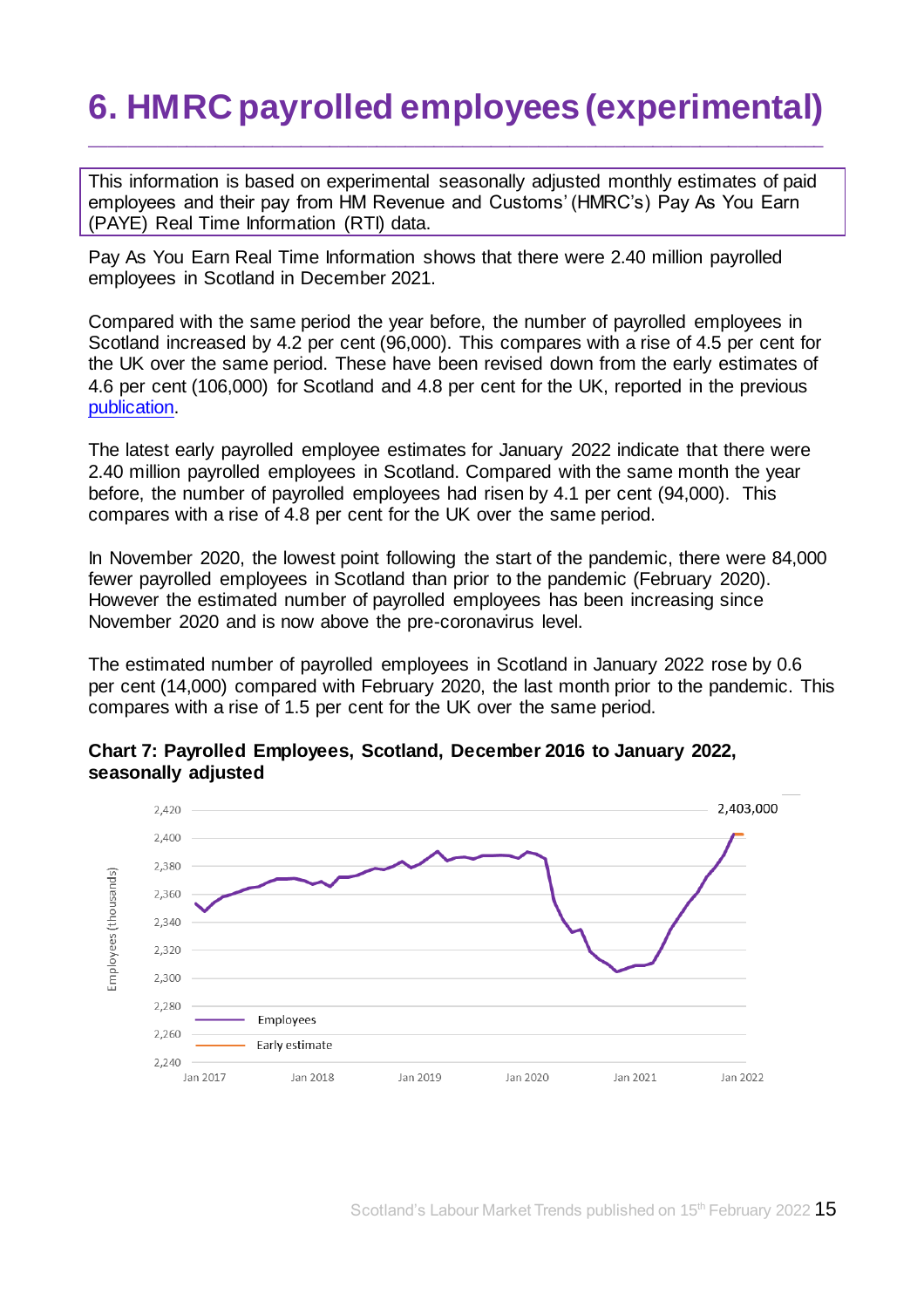

#### **Chart 8: Annual Percentage Change in Payrolled Employees, Scotland, December 2017 to January 2022**

Source: PAYE RTI, all industries, seasonally adjusted, HMRC Notes:

1. Early estimates for January 2022 are provided to give an indication of the likely level of employees in the latest period. The figures are based on around 85% of information being available. They are considered of lower quality and may be subject to revision in next month's release when between 98% to 99% of data will be available.

2. Annual percentage change rates for January 2022 are compared against January 2021, and so the reduction in employees seen following the beginning of the coronavirus (COVID-19) pandemic is no longer contributing to the annual percentage change rate. Annual percentage change rates are now compared against this lower baseline.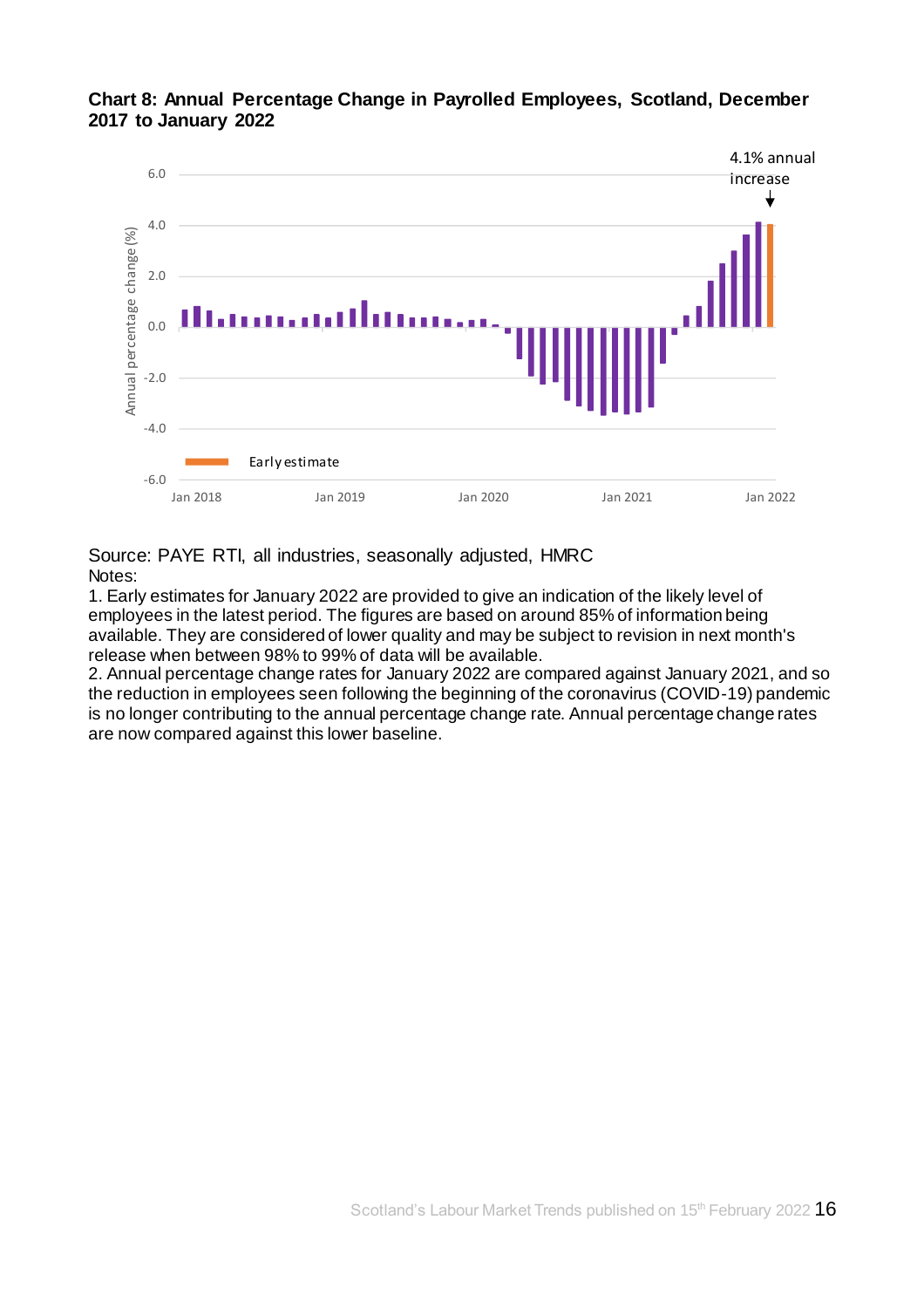# <span id="page-16-0"></span>**7. Claimant Count (experimental)**

The experimental Claimant Count includes Jobseeker's Allowance Claimants and those claimants of Universal Credit who were claiming principally for the reason of being unemployed (those in the "searching for work" conditionality regime). Those claiming such benefits may be wholly unemployed and seeking work, or may be employed but with low income and/or low hours, that make them eligible for unemployment-related benefit support. As part of the response to the pandemic, the rules about who can claim Universal Credit have changed, meaning an increased proportion of those claiming may actually still be in some kind of work. Therefore, changes in the Claimant Count over time will not be wholly because of changes in the number of people who are unemployed.

\_\_\_\_\_\_\_\_\_\_\_\_\_\_\_\_\_\_\_\_\_\_\_\_\_\_\_\_\_\_\_\_\_\_\_\_\_\_\_\_\_\_\_\_\_\_\_\_\_\_\_\_\_\_\_\_\_\_\_\_\_\_\_\_\_\_\_\_\_\_\_\_\_\_\_\_\_

In January 2022, there were 140,500 claimants in Scotland, a decrease of 3,600 (-2.5 per cent) over the month but still an increase of 27,500 (24.3 per cent) since March 2020 (prepandemic). The claimant count rate in January 2022 was 4.4 per cent, compared with 4.6 per cent for the UK as a whole.



#### **Chart 9: Claimant Count rate, Scotland and UK**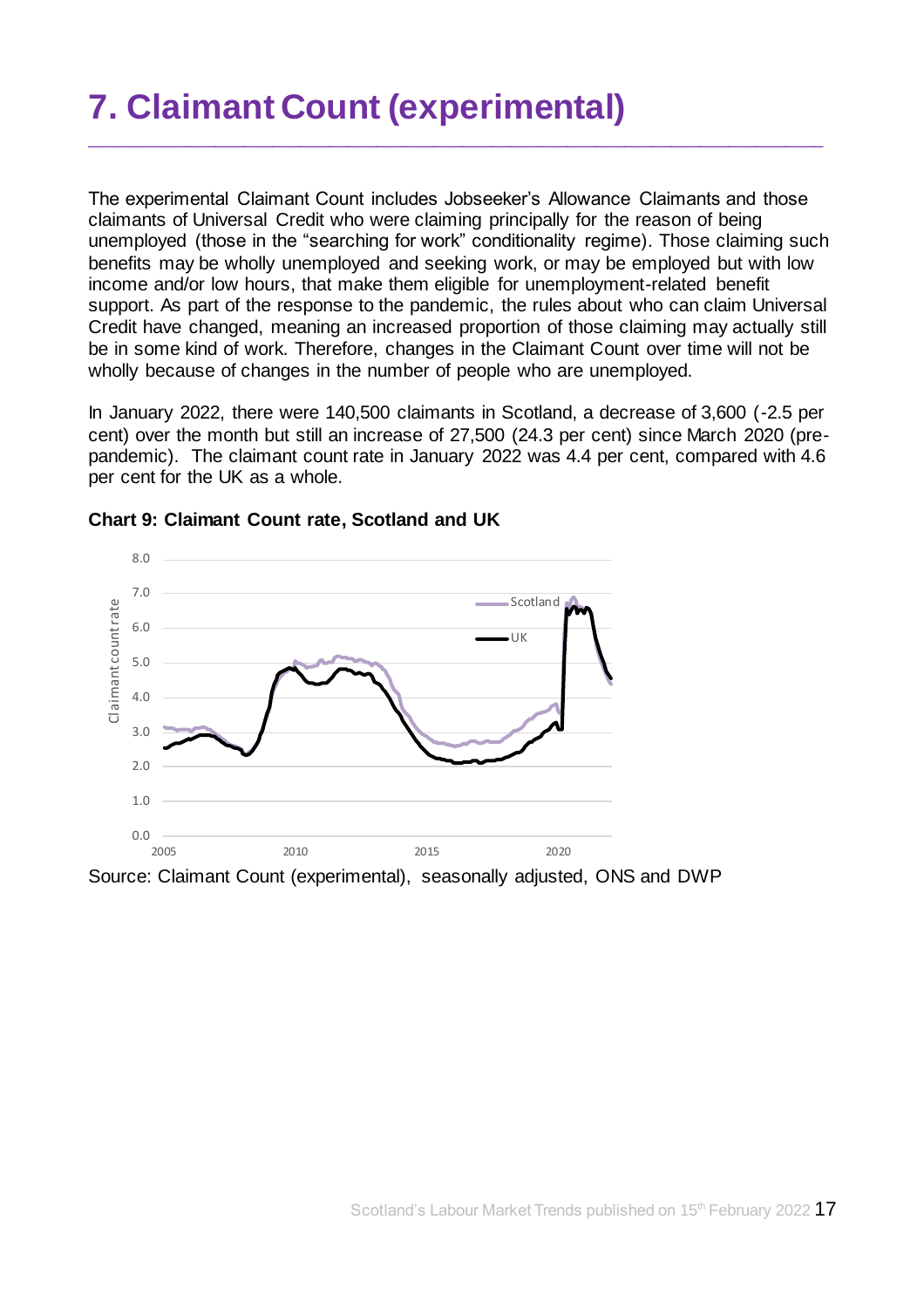# <span id="page-17-0"></span>**8. HMRC earnings (experimental)**

This information is based on experimental seasonally adjusted monthly estimates of paid employees and their pay from HM Revenue and Customs' (HMRC's) Pay As You Earn (PAYE) Real Time Information (RTI) data.

\_\_\_\_\_\_\_\_\_\_\_\_\_\_\_\_\_\_\_\_\_\_\_\_\_\_\_\_\_\_\_\_\_\_\_\_\_\_\_\_\_\_\_\_\_\_\_\_\_\_\_\_\_\_\_\_\_\_\_\_\_\_\_\_\_\_\_\_\_\_\_\_\_\_\_\_\_

Earnings from Pay As You Earn Real Time Information show that median monthly pay, seasonally adjusted, for payrolled employees in Scotland in December 2021 was £2,078. Median monthly pay fell sharply between February 2020 and April 2020 but has been recovering since June 2020.

Compared with the same period the year before, median monthly pay for payrolled employees in Scotland increased by 6.4 per cent, above the UK increase of 5.9 per cent and above the pre-Covid peak annual growth of 5.5 per cent in March 2019.

The latest early estimates for January 2022 indicate that median monthly pay for payrolled employees in Scotland increased to £2,096, an increase of 7.0 per cent compared to the same period the previous year. This is higher than the annual growth in median monthly pay for the UK over the same period (6.3 per cent).

The estimated median monthly pay for payrolled employees in Scotland in January 2022 increased by 12.1 per cent compared with February 2020, the last month prior to the pandemic. This is above the UK increase of 10.3 per cent over the same period.



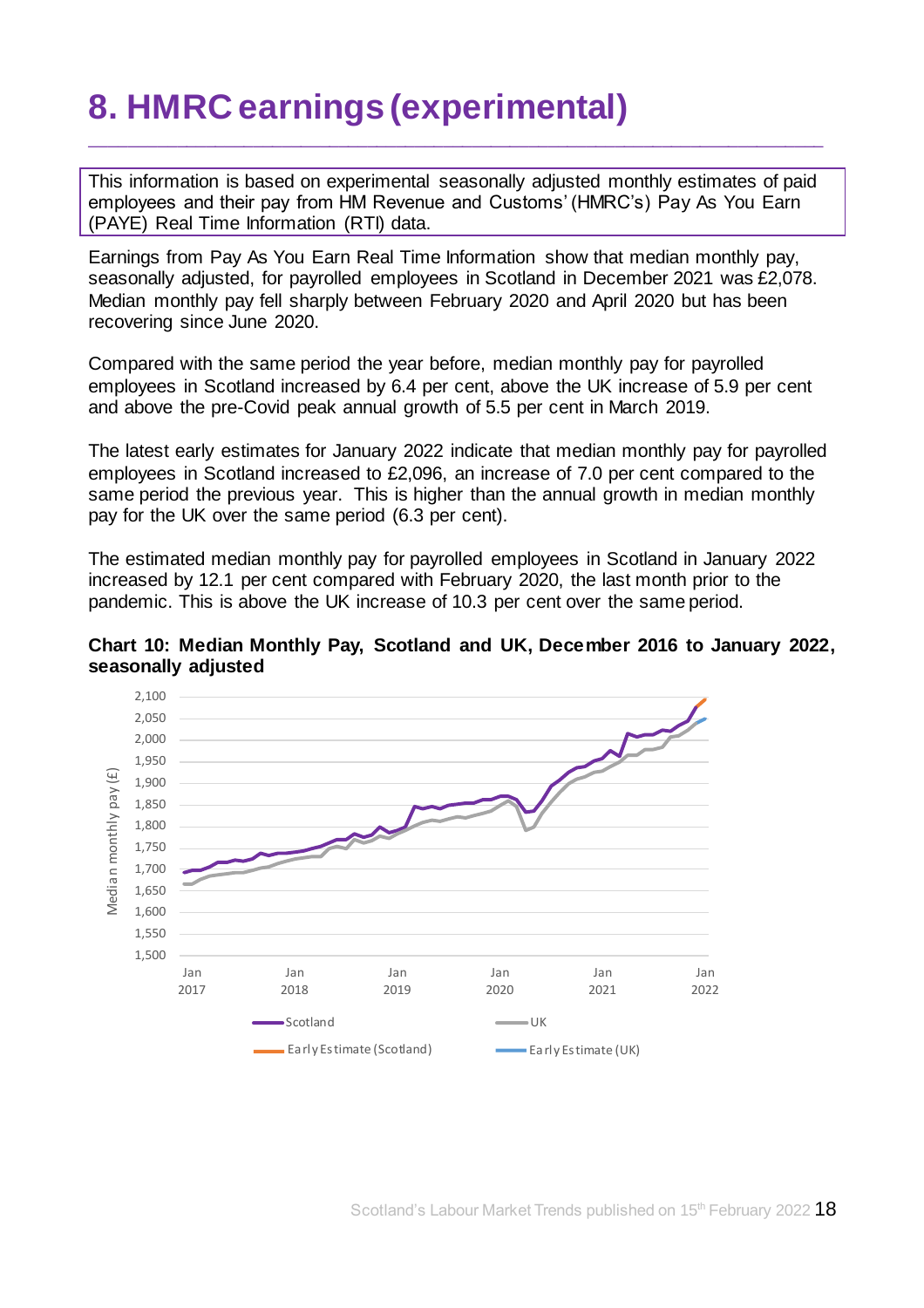



Source: PAYE RTI, all industries, seasonally adjusted, HMRC Notes:

1. Early estimates for January 2022 are provided to give an indication of the likely level of employees as well as median pay in the latest period. The figures for January 2022 are based on around 85% of information being available. They are considered of lower quality and may be subject to revision in next month's release when between 98% to 99% of data will be available. 2. Annual percentage change rates for January 2022 are compared against January 2021, and so the reduction in median pay seen following the beginning of the coronavirus (COVID-19) pandemic is no longer contributing to the annual percentage change rate.

HMRC have [reported](https://www.ons.gov.uk/employmentandlabourmarket/peopleinwork/earningsandworkinghours/bulletins/earningsandemploymentfrompayasyouearnrealtimeinformationuk/latest) for the UK that the high level of pay growth in April 2021 is attributed to the record high in median pay in April 2021, combined with the suppressed level of median pay in April 2020 at the onset of the coronavirus (COVID-19) pandemic. The advantage of considering median pay over a 12-month period is that the monthly variations are less volatile compared with the annual level. However, where there are shocks to the labour market like this, it may be useful to consider median pay growth over shorter time periods.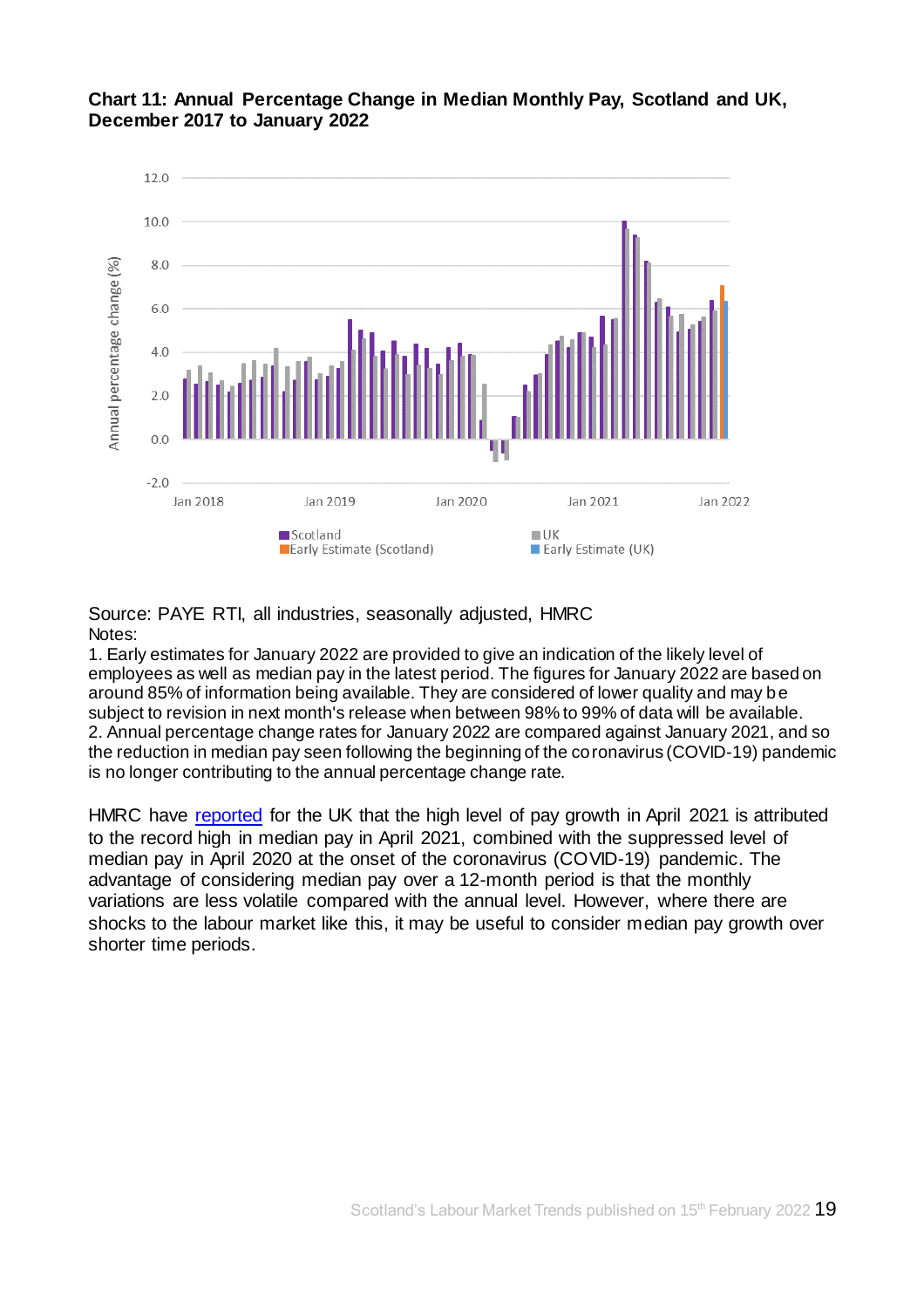# <span id="page-19-0"></span>**9. About the Labour Force Survey**

All estimates are sourced from the labour force survey with exception of those in section 6, 7 and 8.

\_\_\_\_\_\_\_\_\_\_\_\_\_\_\_\_\_\_\_\_\_\_\_\_\_\_\_\_\_\_\_\_\_\_\_\_\_\_\_\_\_\_\_\_\_\_\_\_\_\_\_\_\_\_\_\_\_\_\_\_\_\_\_\_\_\_\_\_\_\_\_\_\_\_\_\_\_\_

#### **Sources of information**

Information presented are sourced from the Labour Force Survey, a survey of households collected and published by the Office for Nationals Statistics. Information are obtained from a sample survey and are therefore subject to some error.

#### **Unemployment:**

The ILO definition of unemployment covers people who are: not in employment, want a job, have actively sought work in the previous 4 weeks and are available to start work within the next fortnight, or, out of work and have accepted a job which they are waiting to start in the next fortnight.

#### **Unemployment rate:**

The number of unemployed people expressed as a percentage of the relevant economically active population.

#### **Employment:**

There are two main ways of looking at employment: the number of people with jobs or the number of jobs. These two concepts represent different things as one person can have more than one job. People aged 16 or over are classed as in employment (as an employee or self-employed) by the LFS, if they have done at least one hour of paid work in the week prior to their LFS interview or if they have a job that they are temporarily away from. People who do unpaid work in a family business and people on Governmentsupported training and employment programs are also included according to the International Labour Organisation (ILO) convention.

**Employment rate:** The number of people in employment expressed as a percentage of the relevant population.

#### **Economically inactive:**

Economically inactive people are not in employment, but do not satisfy all the criteria for unemployment. This group is comprised of those who want a job but who have not been seeking work in the last 4 weeks, those who want a job and are seeking work but not available to start and those who do not want a job. For example, students not working or seeking work and those in retirement are classed as economically inactive. It can be useful for some purposes to consider only those who are both economically inactive and not of state pension age.

#### **Economic inactivity rate:**

The number of economically inactive people expressed as a percentage of the relevant population.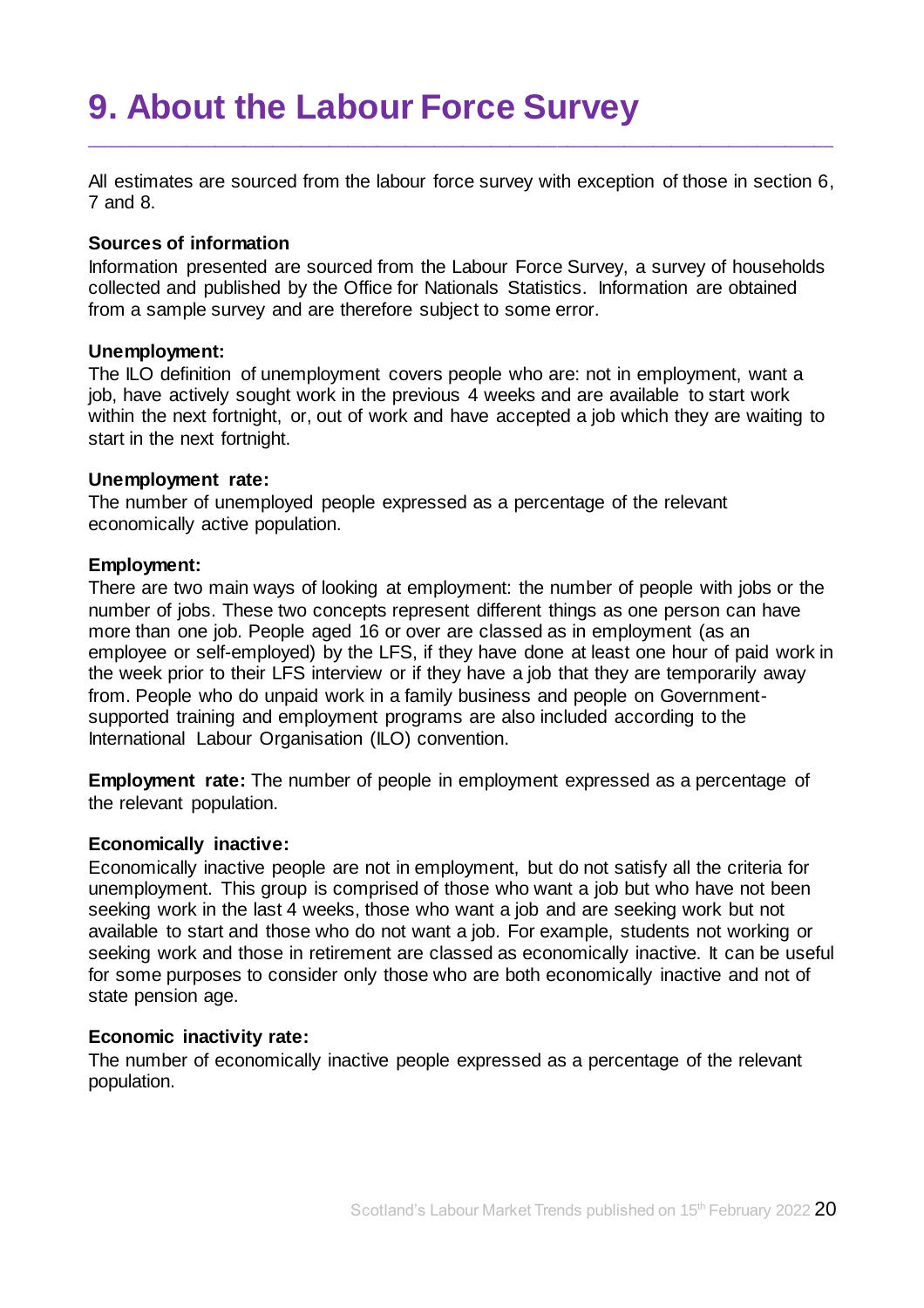#### **Reliability of these estimates**

When estimates are based on a sample of the population, confidence limits can be used to assess the range of values that the true value lies between. 95% confidence intervals are included in Table 1. ONS publish these in the following tables for [Scotland](https://www.ons.gov.uk/employmentandlabourmarket/peopleinwork/employmentandemployeetypes/datasets/samplingvariabilityandrevisionssummaryforregionallabourmarketstatisticss02) and [UK.](https://www.ons.gov.uk/employmentandlabourmarket/peopleinwork/employmentandemployeetypes/datasets/labourforcesurveysamplingvariabilitya11)

#### **What does the 95% confidence limit mean?**

If, for example, we have an LFS estimate and confidence limit of 63% +/- 0.27%, this means that 19 times out of 20 we would expect the true rate to lie between 62.73% and 63.27%. Only in exceptional circumstances (1 in 20 times) would we expect the true rate to be outside the confidence interval around the LFS estimate. The smaller the confidence limits, the more reliable the estimate.

#### **What is statistical significance?**

To determine whether a change is statistically significant, we first calculate the difference between 2 quarters or over the year. The difference between 2 quarters for a rate is measured in 'percentage point' terms. The confidence interval around this difference is published by [ONS.](https://www.ons.gov.uk/employmentandlabourmarket/peopleinwork/employmentandemployeetypes/datasets/samplingvariabilityandrevisionssummaryforregionallabourmarketstatisticss02) If the calculated change is greater than the sampling variability of the change, the change was determined to be statistically significant.

#### **Further links to information on reliability**

Further information on reliability can be accessed in the ONS publication at [link](https://www.ons.gov.uk/employmentandlabourmarket/peopleinwork/employmentandemployeetypes/bulletins/uklabourmarket/february2022) ONS note that regional estimates for the unemployment rate are quite volatile, which needs to be allowed for when considering the pattern of change over time. Sampling variability information is published at [link.](https://www.ons.gov.uk/employmentandlabourmarket/peopleinwork/employmentandemployeetypes/datasets/samplingvariabilityandrevisionssummaryforregionallabourmarketstatisticss02)

#### **Impact of the Coronavirus on the measurement of the labour market**

ONS have published a summary at this [link](https://www.ons.gov.uk/employmentandlabourmarket/peopleinwork/employmentandemployeetypes/articles/coronavirusandtheeffectsonuklabourmarketstatistics/2020-05-06#measuring-the-labour-markets/) where full definitions are provided. In summary:

In response to the coronavirus pandemic, both the UK government and devolved administrations have implemented a wide range of policies. The interventions that are likely to be most significant in terms of the direct impact on the labour market are the Coronavirus Job Retention Scheme (CJRS) from 20th April 2020 and the Self-Employment Income Support Scheme (SEISS) from 15th May 2020.

Applying the guidance on measuring labour market statistics, employees who are furloughed will be classified as employed, but temporarily away from work. This will mean that, all things being equal, furloughed workers will not reduce the number of people in employment (or the employment rate). However, the scheme will lead to an increase in the number of employees working no hours and an overall reduction in the number of hours worked. There may be a compensating effect if employees on furlough take other employment, which can be detected from the number of people with second jobs.

The expected impact of the SEISS in labour market statistics is that people will remain as self-employed, but may class themselves as temporarily away from work and record no hours of employment. However, as under the terms of the scheme, they can continue to work or take on other employment, their labour market status and number of hours worked may change during the scheme's lifespan.

Further information on sources is also published by ONS at: [Understanding the impact on jobs and pay-](https://blog.ons.gov.uk/2020/06/15/painting-the-clearest-picture-possible-how-the-ons-is-measuring-the-labour-market/7) how the ONS is now measuring the labour [market](https://blog.ons.gov.uk/2020/06/15/painting-the-clearest-picture-possible-how-the-ons-is-measuring-the-labour-market/7)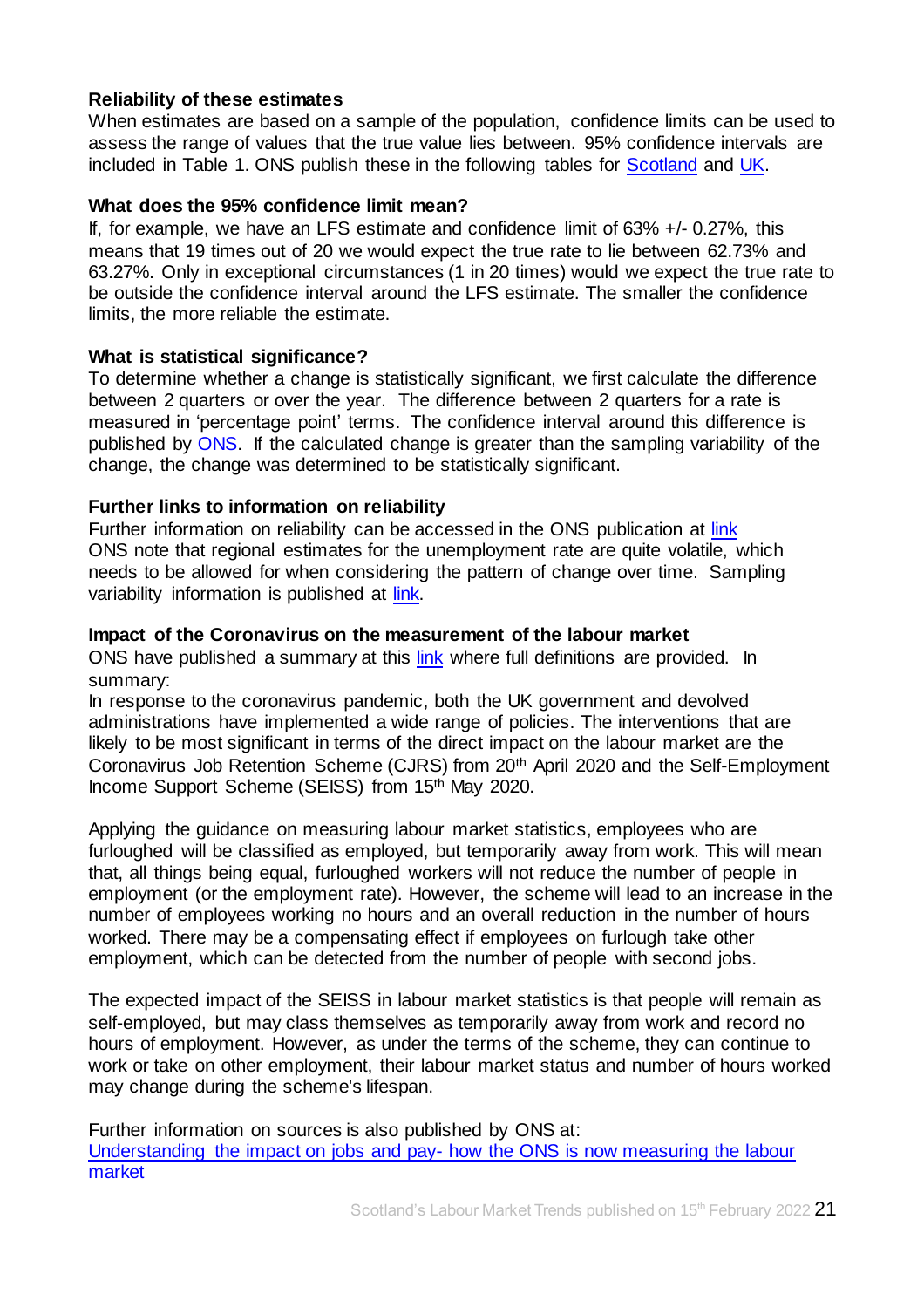#### **HMRC RTI**

This release covers people paid through the HMRC's Pay As You Earn (PAYE) system where their pay is reported through the Real Time Information (RTI) system. Information presented in this release are experimental monthly estimates of the number of payrolled employees and their median earnings. It includes UK and geographical regions (NUTS1) early estimates of payrolled employment and median pay for the most recent month.

Statistics in this release are based on people who are employed in at least one job paid through HMRC's PAYE system and the monthly estimates reflect the average for each day of the calendar month.

The publication and background information can be accessed via the following link: [https://www.ons.gov.uk/employmentandlabourmarket/peopleinwork/earningsandworkingho](https://www.ons.gov.uk/employmentandlabourmarket/peopleinwork/earningsandworkinghours/bulletins/earningsandemploymentfrompayasyouearnrealtimeinformationuk/previousReleases) [urs/bulletins/earningsandemploymentfrompayasyouearnrealtimeinformationuk/previousRel](https://www.ons.gov.uk/employmentandlabourmarket/peopleinwork/earningsandworkinghours/bulletins/earningsandemploymentfrompayasyouearnrealtimeinformationuk/previousReleases) [eases](https://www.ons.gov.uk/employmentandlabourmarket/peopleinwork/earningsandworkinghours/bulletins/earningsandemploymentfrompayasyouearnrealtimeinformationuk/previousReleases)

#### **Claimant Count**

The experimental Claimant Count consists of claimants of Jobseekers Allowance (JSA) and some Universal Credit (UC) Claimants. The UC claimants that are included are 1) those that were recorded as not in employment (May 2013-April 2015), and 2) those claimants of Universal Credit who are required to search for work, i.e. within the Searching for Work conditionality regime as defined by the Department for Work & Pensions (from April 2015 onwards). The denominator for the claimant count rate is the claimant count plus workforce jobs. Estimates included in this publication are seasonally adjusted.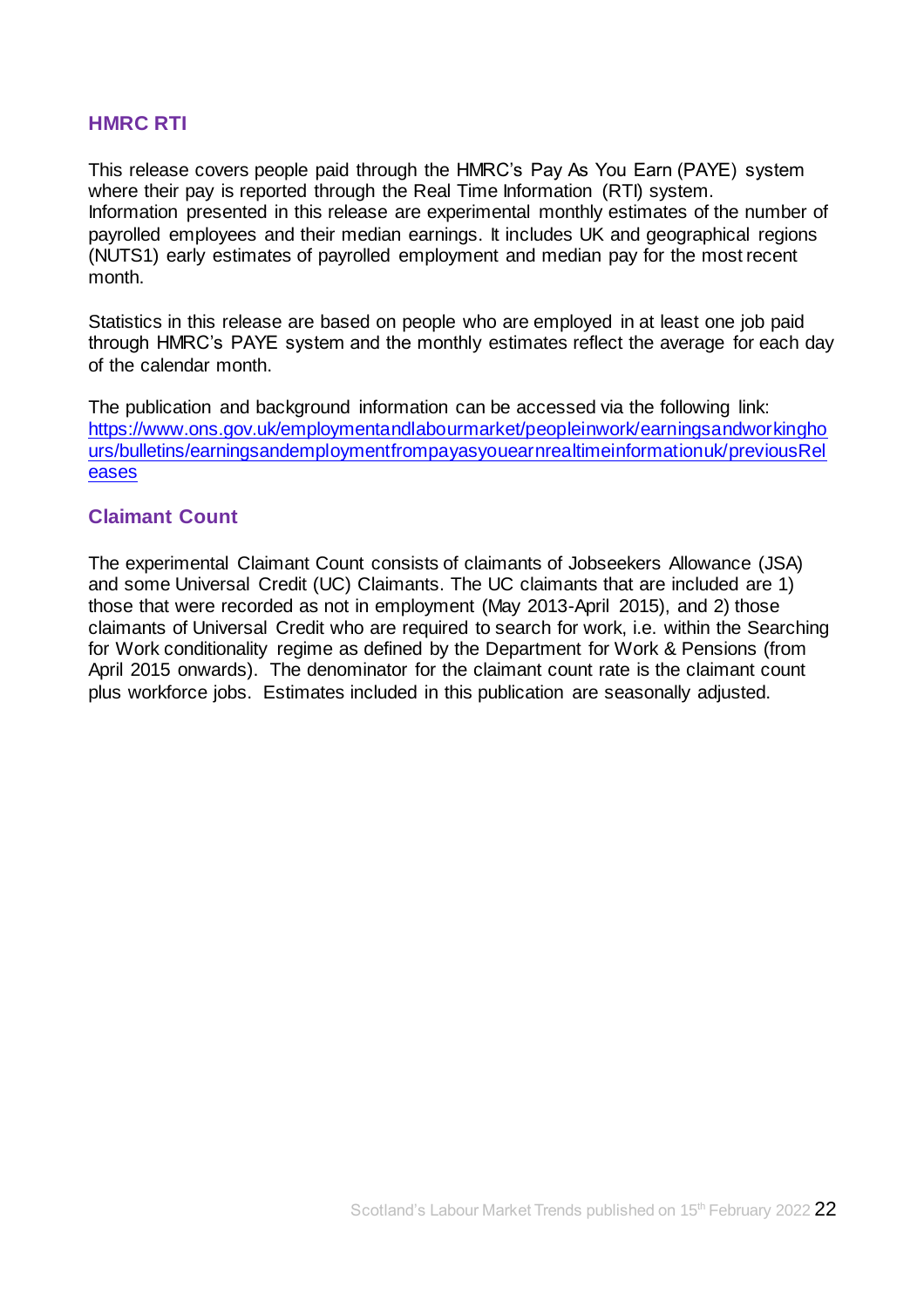# <span id="page-22-0"></span>**10. Other labour market statistics for Scotland**

#### **Where can labour market data for Scotland be accessed**

Labour Force information for Scotland is also published on **[nomisweb](https://www.nomisweb.co.uk/)** This release follows the ONS monthly release of [Regional Labour Market Statistics in the](https://www.ons.gov.uk/employmentandlabourmarket/peopleinwork/employmentandemployeetypes/bulletins/regionallabourmarket/previousReleases)  [UK](https://www.ons.gov.uk/employmentandlabourmarket/peopleinwork/employmentandemployeetypes/bulletins/regionallabourmarket/previousReleases) 

\_\_\_\_\_\_\_\_\_\_\_\_\_\_\_\_\_\_\_\_\_\_\_\_\_\_\_\_\_\_\_\_\_\_\_\_\_\_\_\_\_\_\_\_\_\_\_\_\_\_\_\_\_\_\_\_\_\_\_\_\_\_\_\_\_\_\_\_\_\_\_\_\_\_\_\_\_\_

A range of Labour Market Statistics for Scotland are also published by the [Office for](https://www.ons.gov.uk/)  [National Statistics](https://www.ons.gov.uk/)

#### **Scottish Government Labour Market Statistics**

#### **Labour Marke[t Monthly Brief](https://www.gov.scot/publications/labour-market-monthly-briefing-february-2022/)**

This additional monthly brief, published soon after Scotland's Labour Market Trends contains the latest key statistics for Scotland from the Labour Force Survey, Annual Population Survey, alternative claimant count and the claimant count. These cover topics including:

Labour market outcomes for equality groups

Latest alternative claimant count and claimant count by age and local authority, for Scotland and the UK

#### **Youth labour market data (16-24 years) for Scotland**

Labour market information for young people (16-24 years) in Scotland, sourced from the Annual Population Survey (October 2020 to September 2021), is published in a [quarterly](https://www.gov.scot/collections/labour-market-statistics/#youngpeopleinthelabourmarket)  [release](https://www.gov.scot/collections/labour-market-statistics/#youngpeopleinthelabourmarket) (15<sup>th</sup> December 2021).

## **Other SG labour market publications from the Annual Population Survey**

[Scotland's Labour Market: People, Places and Regions 2020/21](https://www.gov.scot/publications/scotlands-labour-market-people-places-regions-statistics-annual-population-survey-2020-21/) [Scotland's Labour Market: People, Places and Regions –](https://www.gov.scot/publications/scotlands-labour-market-people-places-and-regions-background-tables-and-charts/) background tables and charts

**Information on characteristics of the workforce by sectors were published in a tool**  Scotland's Labour Market - [People Places and Regions 2020 -](https://www.gov.scot/publications/scotlands-labour-market-people-places-and-regions-background-tables-and-charts/) Industry Tables

#### **Other SG labour market publications**

[Quarterly Public Sector Employment Q3](https://www.gov.scot/collections/labour-market-statistics/#publicsectoremployment) 2021 [Annual Survey of Hours and Earnings 2021](https://www.gov.scot/publications/annual-survey-of-hours-and-earnings-2021/)

Other topical publications can be found at: <https://www.gov.scot/collections/labour-market-statistics/>